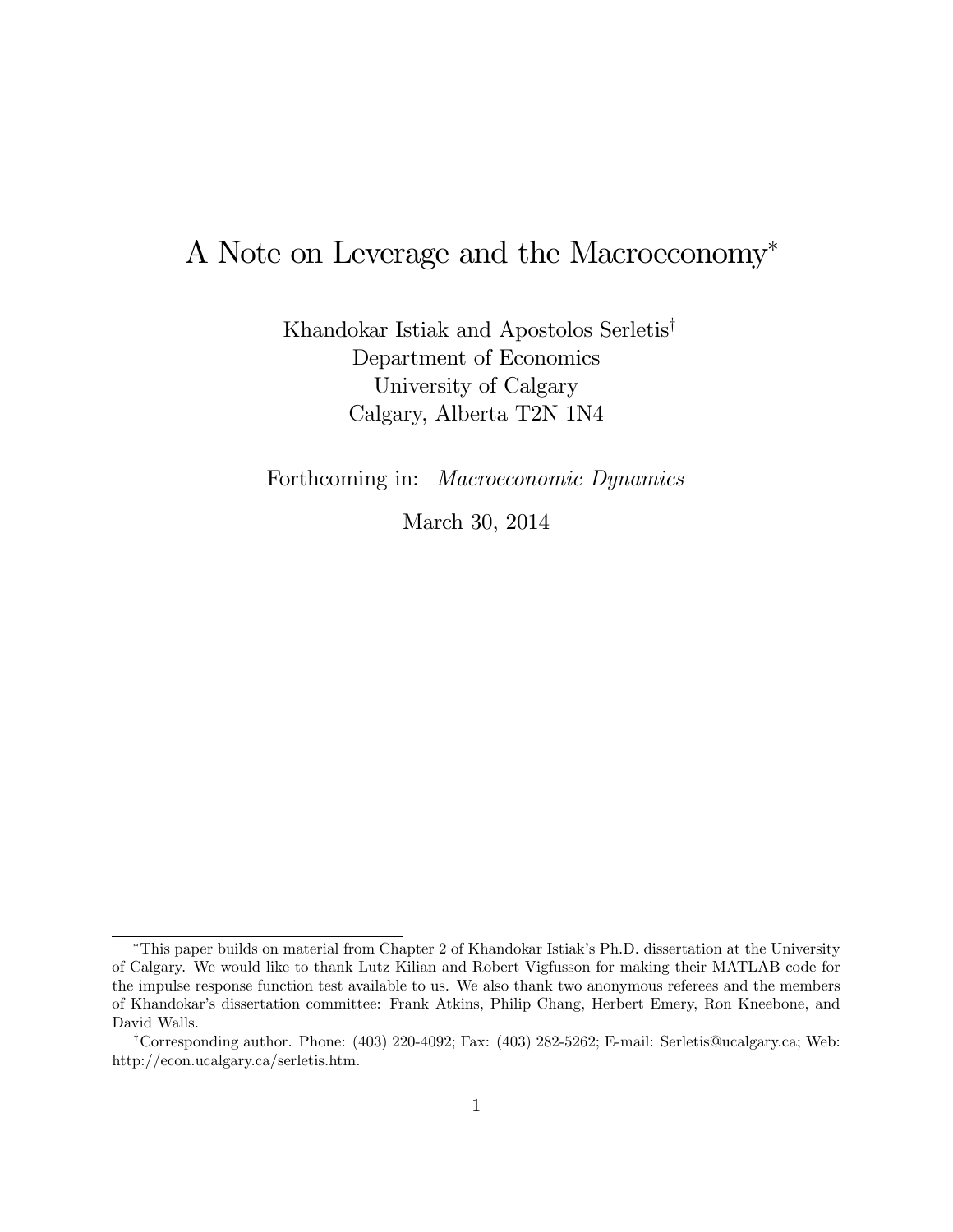#### Abstract:

In this paper we investigate the relationship between leverage and the level of economic activity in the United States, using quarterly data over the 1951 to 2012 period. We address the question for five different measures of leverage  $-$  household leverage, nonfinancial firm leverage, commercial bank leverage, broker-dealer leverage, and shadow bank leverage making a distinction between traditional banks and shadow banks, the latter being a consequence of Önancial innovation and deregulation in the Önancial services industry over the past 30 years. We investigate whether the relationship between leverage and the level of economic activity is nonlinear and asymmetric using slope-based tests as well as tests of the null hypothesis of symmetric impulse responses, recently introduced by Kilian and Vigfusson (2011). Our results inform policymakers about the important distinction between traditional banks and market-based Önancial intermediaries that have been at the center of the global financial crisis of 2007-2009. They also inform about the macroeconomic effects of the deleveraging process that began in 2008 as well as about the need for countercyclical macroprudential policies to reduce the procyclicality of the financial system.

JEL classification: E32, E44, E52.

Keywords: Financial intermediary leverage; Leverage cycles; Shadow banking system.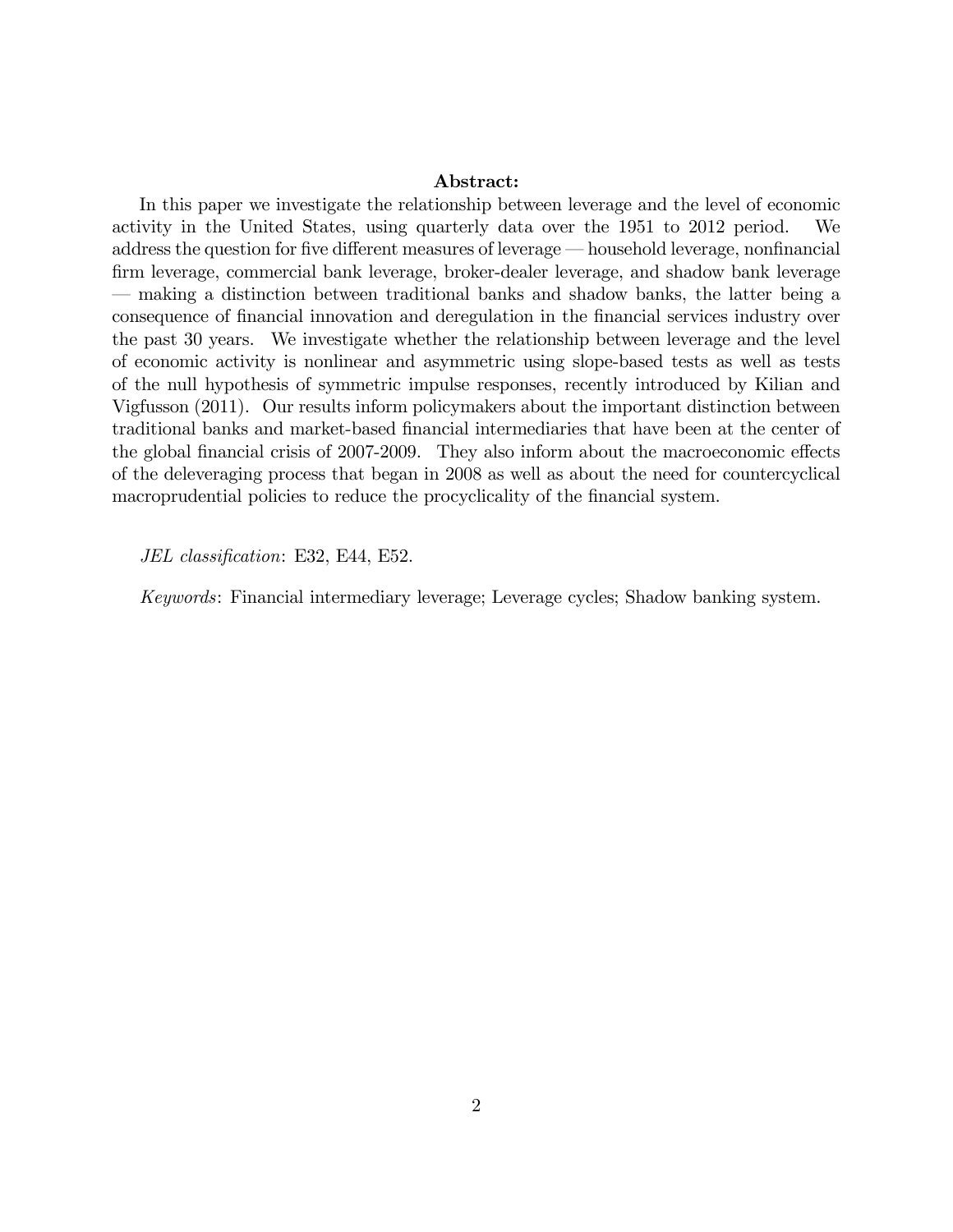### 1 Introduction

In a recent article, discussing the subprime financial crisis in the United States, Geanakoplos  $(2010a, p. 101)$  argues that "governments have long monitored and adjusted interest rates in an attempt to ensure that credit did not freeze up and thereby threaten the economic stability of a nation. However, leverage (equivalently, collateral rates) must also be monitored and adjusted if we are to avoid the destruction that the tail end of an outsized leverage cycle can bring." By 'leverage cycle' he means huge moves in collateral rates and describes it as follows: "there are times when leverage is so high that people and institutions can buy many assets with very little money down and times when leverage is so low that buyers must have all or nearly all of the money in hand to purchase those very same assets. When leverage is loose, asset prices go up because buyers can get easy credit and spend more. Similarly, when leverage is highly constrained, that is, when credit is very difficult to obtain, prices plummet."

The mainstream approach to monetary policy ignores the role of money and that of collateral rates in basic monetary theory and monetary policy analysis. It is based on the new Keynesian model and is expressed in terms of a short-term nominal interest rate, such as the federal funds rate in the United States. However, in the aftermath of the global financial crisis and the Great Contraction, short-term interest rates have hardly moved at all, while central bank policies have been the most volatile and extreme in their entire histories. This has discredited the short term interest rate as an indicator of policy and led central banks to look elsewhere. For example, the Federal Reserve and many central banks around the world have departed from the traditional interest-rate targeting approach to monetary policy and are now focusing on their balance sheet instead, using quantitative measures of monetary policy, such as credit easing and quantitative easing.

Another issue with the current mainstream approach to monetary policy is that it ignores the role of the banking sector. In this approach, financial intermediaries play a passive role that the central bank uses as a channel to implement monetary policy. However, banks and other financial intermediaries have been at the center of the financial crisis of 2008 and there is almost universal agreement that the Önancial intermediary sector is the engine that drives the level of real economic activity. In this perspective on the importance of financial intermediaries, changes in the short-term interest rate shift the slope of the yield curve, thereby affecting term spreads and the marginal profitability of an extra dollar of loans on banks' balance sheets. This in turn influences the price of risk in the economy, the risk appetite of the banking sector, and banksí balance sheets. See Adrian and Shin (2010, 2011) and Geanakoplos (2010b) for more details.

After the recent financial crisis, collateral rates attracted a great deal of attention and it has been argued that leverage on Wall Street increased to 35 to 1 prior to the recent Great Contraction, but never previously in the history of the United States leverage had exceeded 30 to  $1$  – see Barnett (2012) for an excellent discussion. For example, in early 2007, Bear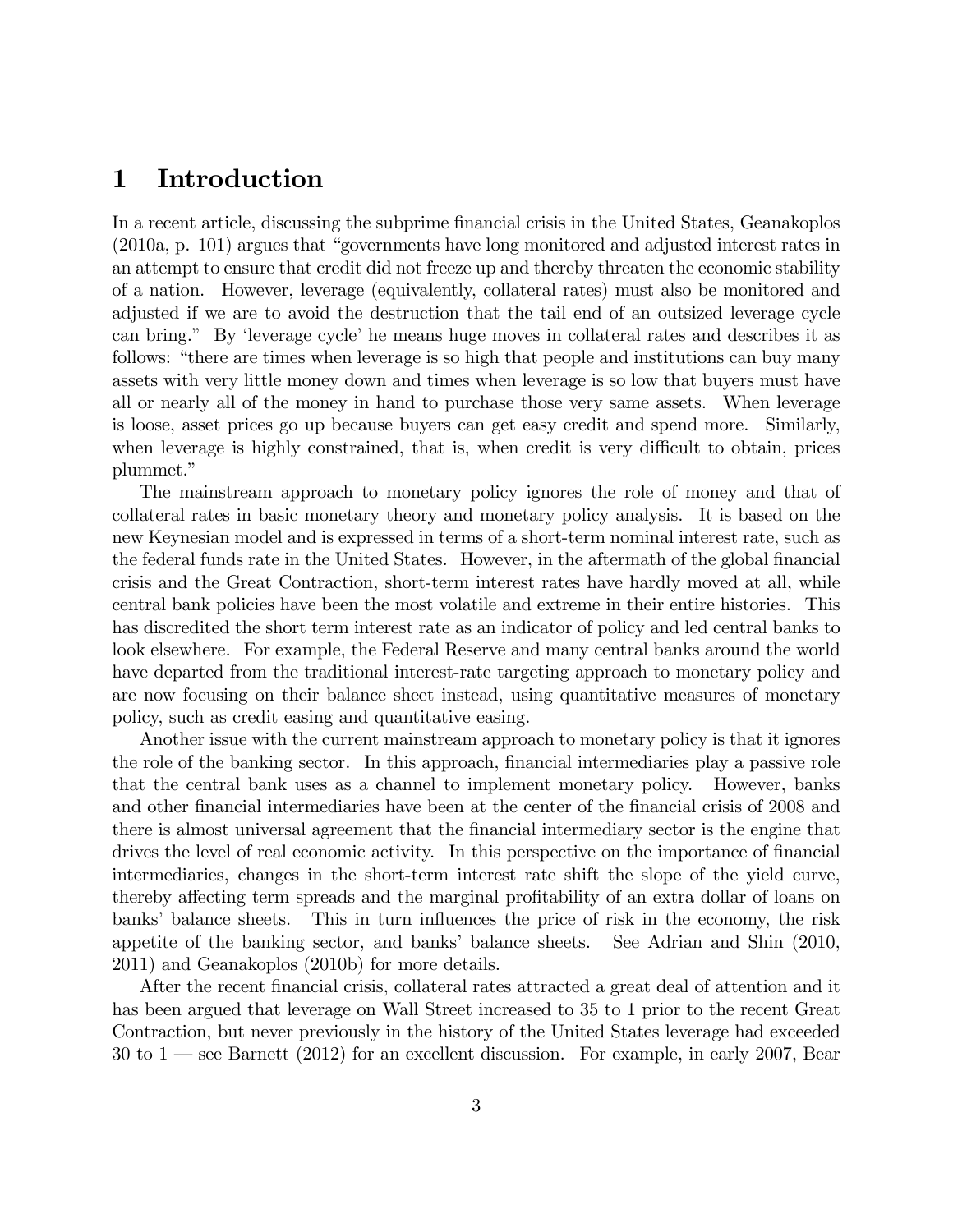Stearns had a record-high leverage ratio of 35 to 1. Around the same time, (then) major Wall Street investment banks (Goldman Sachs, Morgan Stanley, Merrill Lynch, and Lehman Brothers) together averaged leverage ratios of 30 to 1, up from 20 to 1 in 2003. It has also been argued that leverage is procyclical, being high during good times and low during bad times. For example, Geanakoplos (2010a) shows that asset prices for the housing market and AAA securities rise as leverage increases and fall as leverage declines. Also, Adrian and Shin (2010) argue that "the evidence points to financial intermediaries adjusting their balance sheets actively, and doing so in such a way that leverage is high during booms and low during busts." See also Adrian and Shin (2012).

The relationship between leverage and asset prices (as well as total assets) has been recently investigated in detail by Adrian and Shin (2010) and Geanakoplos (2010a), among others. For example, Adrian and Shin (2010) show that there is a negative relationship between household leverage and total assets using quarterly aggregate Flow of Funds data for the United States from 1963 to 2006. They also investigate the same relationship between changes in leverage and changes in total assets for firms, and do so for three different types: nonfinancial (nonfarm) corporations, commercial banks, and security brokers-dealers. Again, using Flow of Funds data for the United States (from 1963 to 2006), they show a (much less) negative relationship between changes in leverage and changes in total assets for nonfinancial firms. However, they show that commercial banks target a fixed leverage ratio and that the relationship between changes in leverage and changes in total assets is strongly positive in the case of security brokers-dealers, suggesting that financial intermediaries (commercial banks and security brokers and dealers) react to changes in assets prices by changing their stance on leverage.

The positive relationship between changes in leverage and changes in total assets (that is, the procyclical nature of leverage) determines the asset-output relationship. This is consistent with the view in Geanakoplos (2010a) who shows that housing prices and those of AAA securities rise as leverage increases and fall as leverage declines. The rise in asset prices increases consumer expenditure (spending by consumers on durable and nondurable goods and services) through a wealth effect and investment spending (the purchase of new investment goods) through a Tobin  $q$  effect, both of which in turn lead to an increase in aggregate demand. As we just noted, the relationships between leverage-total assets (as well as asset prices) and total assets-output have attracted considerable attention in the recent literature. However, there are no studies that empirically investigate the effects of leverage on the level of economic activity as it is measured by real GDP. In this paper we fill this gap, using recent advances in macroeconometrics to investigate the relationship between leverage and the level of economic activity in the United States. In doing so, we also make a distinction between traditional banks and shadow banks. Shadow banks are unregulated nonbank Önancial intermediaries without access to central bank liquidity, and whose balance sheets are almost fully marked to market and potentially hold more information regarding underlying financial conditions than traditional bank balance sheets. They have been at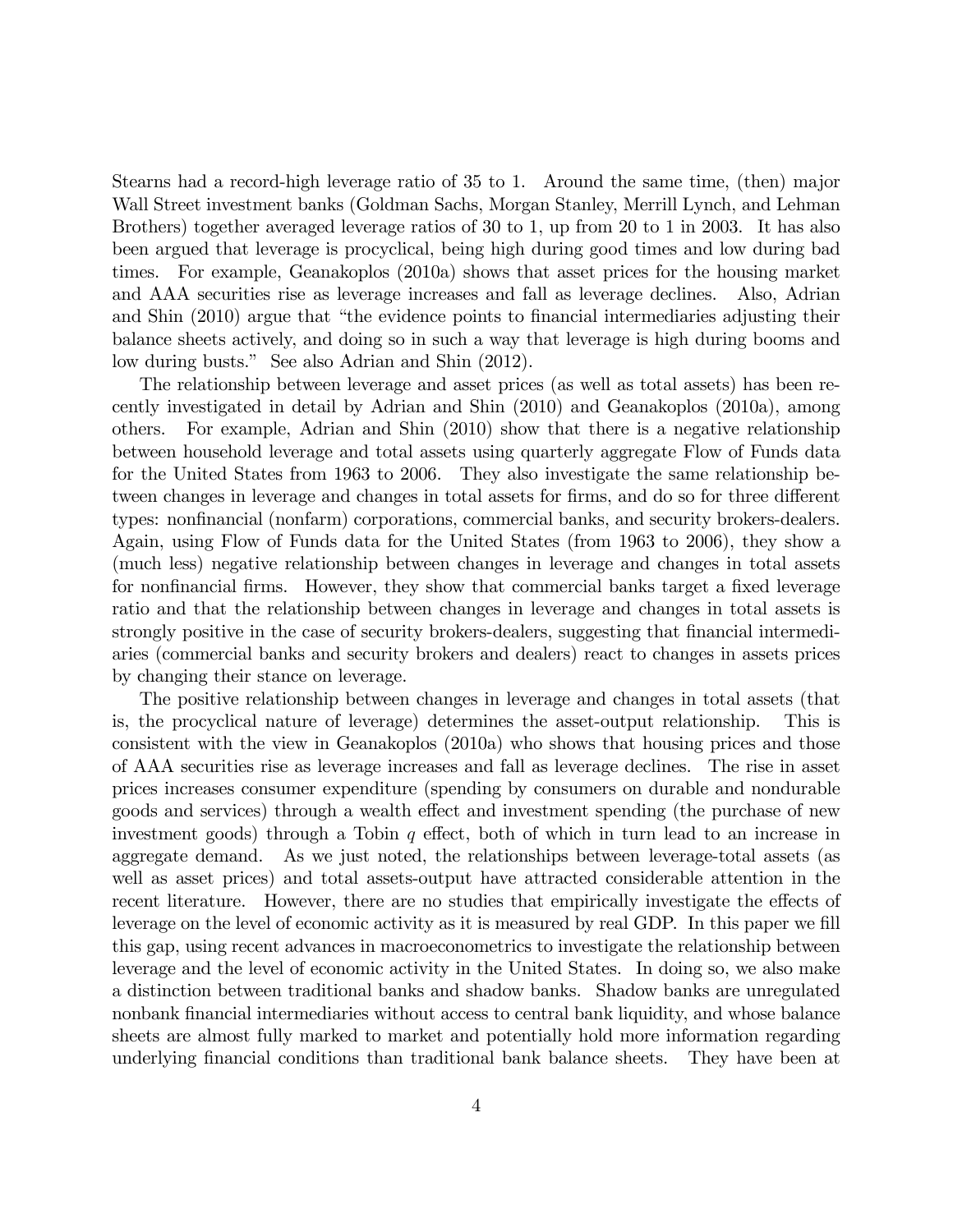the center of the Önancial crisis of 2007-2008 and there is almost universal agreement that the financial crisis originated in this unregulated shadow banking system. At the peak of the Önancial crisis, shadow bank liabilities in the United States were almost twice as large as traditional bank liabilities (close to \$20 trillion).

The outline of the paper is as follows. Section 2 presents the data on real GDP and leverage for five different sectors: households, nonfinancial (nonfarm) corporations, commercial banks, security brokers-dealers, and shadow banks. In Section 3, we investigate whether the relationship between leverage and the level of economic activity is nonlinear and asymmetric and in doing so we use both slope-based tests as well as tests of the null hypothesis of symmetric impulse responses, recently introduced by Kilian and Vigfusson (2011). The final section concludes the paper.

### 2 The Data

We define leverage,  $l$ , as

$$
l = \frac{A}{A - L} \tag{1}
$$

where  $A$  denotes total assets and  $L$  liabilities other than net worth (equivalently, capital). Thus, leverage is the ratio of assets to capital and is a measure of how much debt an investor assumes in making an investment; the reciprocal of leverage,  $1/l$ , is known as the leverage ratio. From equation (1) we can see that if Önancial intermediaries are passive and do not adjust their balance sheets to changes in capital, then there would be a negative relationship between changes in leverage and changes in total assets, since leverage would fall when total assets rise and it would rise when total assets fall. If, however, financial intermediaries manage their balance sheets actively, then there could be a positive relationship between changes in leverage and changes in total assets, as shown by Adrian and Shin (2010) for the (then) major U.S. investment banks (Bear Stearns, Goldman Sachs, Lehman Brothers, Merrill Lynch, and Morgan Stanley).

We use quarterly data from the Board of Governors of the Federal Reserve System, over the period from 1951:4 to 2012:4. It is to be noted that shadow bank data are available only since 1983:1 and that by shadow banks we mean finance companies, funding corporations, and asset-backed securities (ABS) issuers. In the case of households and nonfinancial firms, we calculate leverage using the formula

$$
l = \frac{\text{Total assets}}{\text{Net worth}}.
$$

For commercial banks, security broker-dealers, and shadow banks we use the following leverage formula, recently also used by Adrian et al. (2013)

$$
l = \frac{\text{Total financial assets}}{\text{Total financial assets} - \text{Total financial liabilities}}.
$$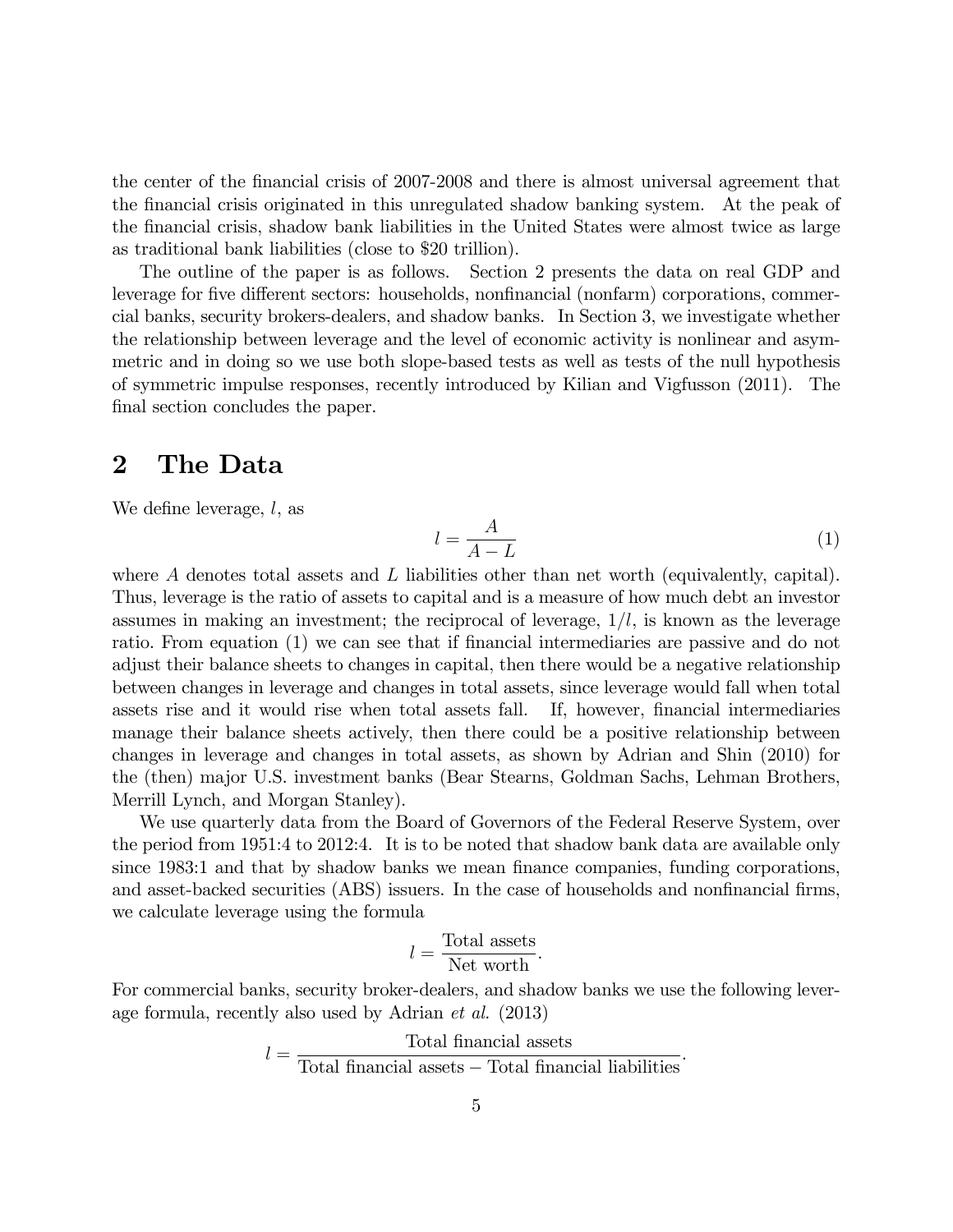### 3 Is the Relation Nonlinear and Asymmetric?

One of the primary lessons learned from the global financial crisis and Great Recession is that the macro economy is highly non linear. As Mishkin (2011, p. 83) puts it,

ìThe events after the Lehman Brothers bankruptcy showed how nonlinear both the Önancial system and the macro economy could be. In the aftermath, the financial system seized up and both credit spreads (such as the Baa-Treasury or junk bond Treasury spreads) and liquidity spreads (such as the TED or the LIBOR-OIS spreads) shot up dramatically. The subsequent economic downturn, which saw the collapse of real GDP and world trade during the fourth quarter of 2008 and the first half of 2009, ..., also indicated that the macroeconomy can at times be highly nonlinear"

Following Mishkin (2011), we introduce nonlinearity to explore the leverage-output relationship. In doing so, we follow the recent literature regarding the relationship between the price of oil and the level of economic activity  $\sim$  see, for example, Hamilton (1996, 2003, 2011) and Kilian and Vigfusson (2011).

In particular, we follow Hamilton (2003), Kilian and Vigfusson (2011), and Herrera *et* al. (2011a, 2011b), let  $l_t$  denote the level of leverage at time t, and define the net leverage increase over the previous three years (12 quarters),  $\tilde{x}_t$ , as a nonlinear function of the growth rate of leverage

$$
\tilde{x}_t = \max\left[0, \ln l_t - \max\left\{\ln l_{t-1}, \ln l_{t-2}, \ln l_{t-3}, \cdots, \ln l_{t-12}\right\}\right]
$$
 (2)

in order to filter out increases in leverage that represent corrections for recent declines. Then we test the null hypothesis that the optimal one-period ahead forecast of the growth rate (measured as log differences) of real GDP,  $y_t$ , is linear in past values of the growth rate (measured as log differences) of leverage,  $x_t$ , by estimating (by ordinary least squares) the following predictive regression

$$
y_t = \alpha_0 + \sum_{j=1}^p \alpha_j y_{t-j} + \sum_{j=1}^p \beta_j x_{t-j} + \sum_{j=1}^p \gamma_j \tilde{x}_{t-j} + \varepsilon_t
$$
 (3)

where  $\alpha_0, \alpha_j, \beta_j$ , and  $\gamma_j$  are all parameters,  $\varepsilon_t$  is white noise, and  $\tilde{x}_t$  is defined in (2). In (3), testing the joint null of linearity and symmetry is equivalent to testing that the coefficients on  $\tilde{x}_t$  are all equal to zero — that is,  $\gamma_1 = \gamma_2 = \cdots = \gamma_p = 0$ . If the null hypothesis can be rejected, then the conclusion is that the relationship is nonlinear. Based on the  $p$ -values reported in panel A of Table 1, the joint null of linearity and symmetry cannot be rejected.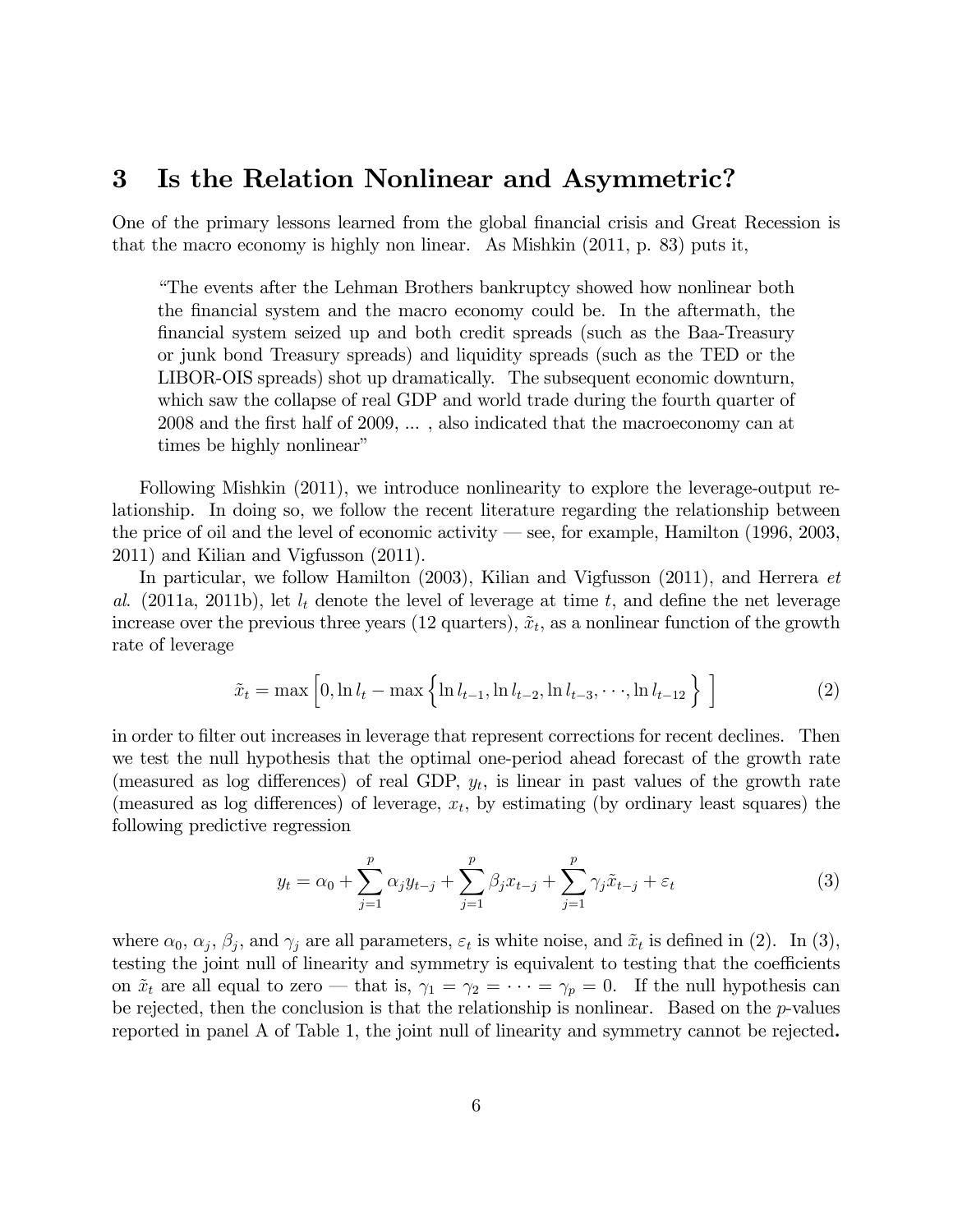Almost identical test results are obtained using an alternative slope-based test, recently developed in Kilian and Vigfusson (2011) in their investigation of the oil price-output relationship. This modified test includes additional contemporaneous regressors in  $(3)$ , as follows

$$
y_t = \alpha_0 + \sum_{j=1}^p \alpha_j y_{t-j} + \sum_{j=0}^p \beta_j x_{t-j} + \sum_{j=0}^p \gamma_j \tilde{x}_{t-j} + \varepsilon_t \tag{4}
$$

and tests the joint null hypothesis of linearity and symmetry by testing the null that the coefficients on  $\tilde{x}_t$  are all equal to zero — in this case,  $\gamma_0 = \gamma_1 = \cdots = \gamma_p = 0$ . As can be seen in panel B of Table 1, we cannot reject the null hypothesis for all leverage series except for household leverage.

The optimal lag length in models (3) and (4) is chosen according to the Akaike information criterion (AIC). We also perform a serial correlation test for models (3) and (4) and the results, shown in the last column of Table 1, indicate no evidence of autocorrelation for both models and for all leverage measures.<sup>1</sup> Finally, it should be noted that the results reported in Table 1 are robust to the use of alternative nonlinear transformations of the leverage measures. In particular, they are robust to using the net leverage decline over the previous three years, the net leverage increase over the previous year (4 quarters), and the net leverage decline over the previous 4 quarters. These results are not reported in the paper, but are available upon request.

Our evidence using slope-based tests is in support of a linear and symmetric relationship between real GDP and all the leverage measures. Recently, however, Kilian and Vigfusson (2011) question the use of slope-based tests to test for nonlinearities and asymmetries and propose a test of symmetric impulse responses to positive and negative shocks based on impulse response functions. As Kilian and Vigfusson  $(2011, p. 436-437)$  put it, "what is at issue in conducting this impulse-response-based test is not the existence of asymmetries in the reduced form parameters, but the question of whether possible asymmetries in the reduced-form imply significant asymmetries in the impulse response function.<sup>"</sup>

In this regard, as Serletis and Elder (2011, p. 329-330) also put it in their discussion of the Kilian and Vigfusson  $(2011)$  procedure, "slope-based tests (either the traditional or the modified ones) are not informative with respect to whether the asymmetry in the impulse responses is economically or statistically significant. This is because impulse response functions are nonlinear functions of the slope parameters and innovation variances and it is possible for small and statistically insignificant departures from symmetry in the slopes to cause large and statistically significant departures from symmetry in the implied impulse response functions. Similarly, it is possible for large and statistically significant departures from symmetry in the slopes to cause small and statistically insignificant departures from symmetry in the implied impulse response functions. In addition, Kilian and Vig-

<sup>&</sup>lt;sup>1</sup>It is to be noted that with serial correlation, the parameter estimates are more precise than they really are and thus there is a tendency to reject the null hypothesis when it should not be rejected.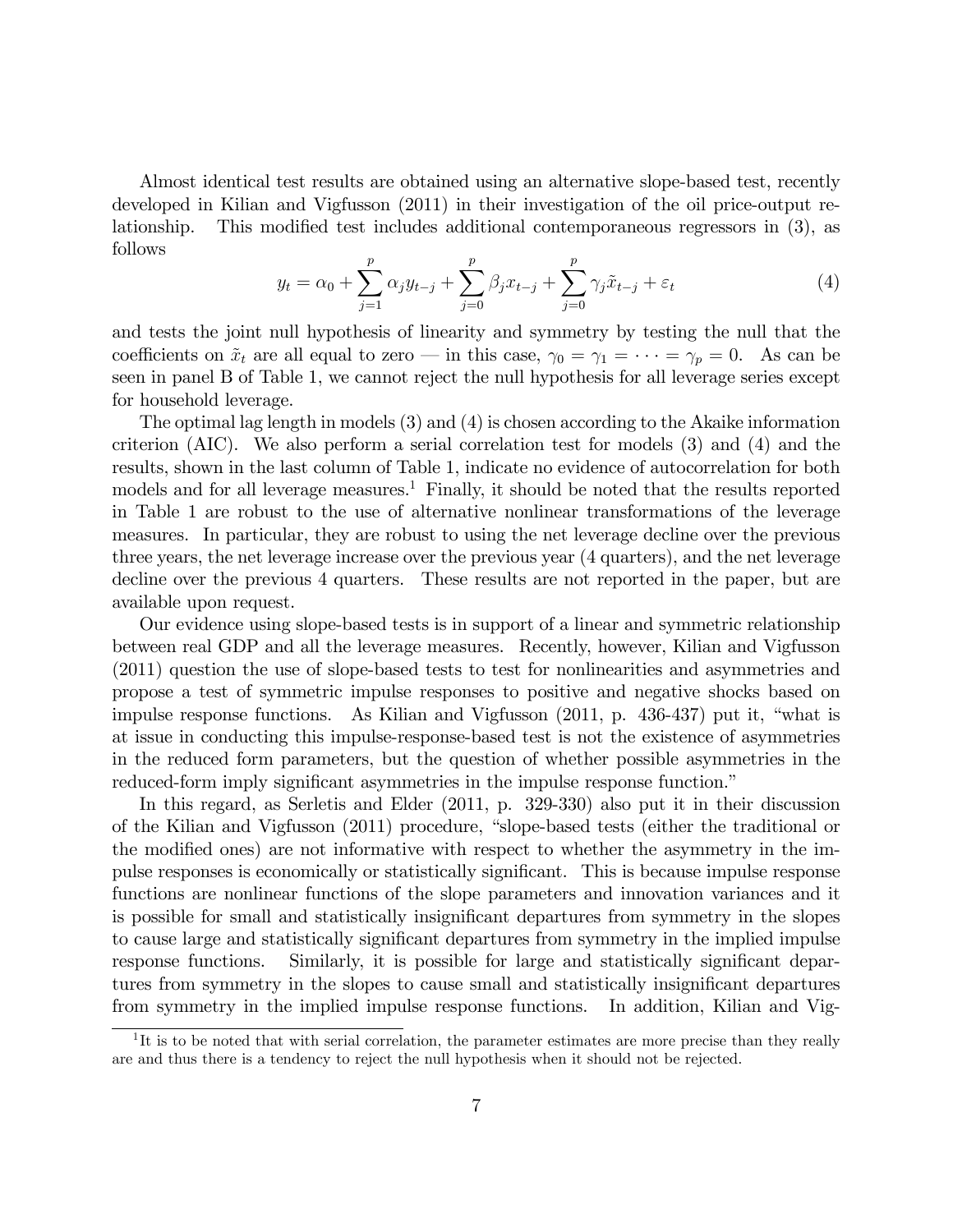fusson observed that slope-based tests of symmetry cannot allow for the fact that the degree of asymmetry of the response function by construction depends on the magnitude of the shock."

The Kilian and Vigfusson (2011) asymmetry test based on impulse response functions involves estimating (using ordinary least squares) the following structural VAR

$$
x_t = \alpha_{10} + \sum_{j=1}^p \beta_{11}(j)x_{t-j} + \sum_{j=1}^p \beta_{12}(j)y_{t-j} + u_{1t}
$$
\n(5)

$$
y_t = \alpha_{20} + \sum_{j=0}^p \beta_{21}(j)x_{t-j} + \sum_{j=1}^p \beta_{22}(j)y_{t-j} + \sum_{j=0}^p \delta_{21}(j)\tilde{x}_{t-j} + u_{2t}
$$
(6)

and the following steps.<sup>2</sup>

- Step 1: Let the estimated coefficients, residuals, and residual standard deviations be  $(\beta_1, \hat{u}_{1t}, \hat{\sigma}_1)$ and  $(\beta_2, \hat{u}_{2t}, \hat{\sigma}_2)$  for equations (5) and (6), respectively. In the predictive equation (5), leverage growth is regressed on past leverage growth and past output growth. In this equation,  $\hat{u}_{1t}$  represents all other factors excluding past leverage growth and past output growth that can affect present leverage growth, thus representing a leverage shock. We estimate this leverage shock by estimating  $\hat{u}_{1t}$  from (5) using the OLS method and then find the estimated standard deviation  $(\hat{\sigma}_1)$  of the  $\hat{u}_{1t}$  values. We represent typical shocks with  $\hat{\sigma}_1$  and large shocks with  $2\hat{\sigma}_1$ . It is also to be noted that we find no evidence of serial correlation in the VAR model for all leverage measures.
- Step 2: Take a block of p consecutive values of the  $x_t$  and  $y_t$  variables. These values make up a history defined by  $\Omega_t$ . That is,

$$
\{x_{t-1}, \dots, x_{t-p}; y_{t-1}, \dots, y_{t-p}\} \in \Omega_t.
$$

Then, simulate two paths of  $x_t$  as follows

$$
x_t^1 = \hat{\beta}_1 (1 \ \Omega_t) + \delta
$$
  

$$
x_t^2 = \hat{\beta}_1 (1 \ \Omega_t) + u_{1t}
$$

where  $u_{1t}$  is drawn from the empirical distribution of  $u_{1t}$  (i.e., resampled from  $\hat{u}_{1t}$ ) and  $\delta$  denotes the size of the shock (in our case, either  $\delta = \hat{\sigma}_1$  or  $\delta = 2\hat{\sigma}_1$ ).

<sup>&</sup>lt;sup>2</sup>Kilian and Vigfusson (2011) have used the same model to investigate the relationship between real GDP and the price of oil. They argue that the inclusion of additional macroeconomic variables in the VAR does not affect the econometric points of interest and is not required for consistently estimating the vetted relationship under the maintained assumption of predetermined (or contemporaneously exogenous) oil prices. Herrera et al. (2011a, 2011b) also use this bivariate model and the Kilian and Vigfusson (2011) methodology to further explore the oil price-output relation. In using this bivariate VAR, we assume that leverage is exogenous.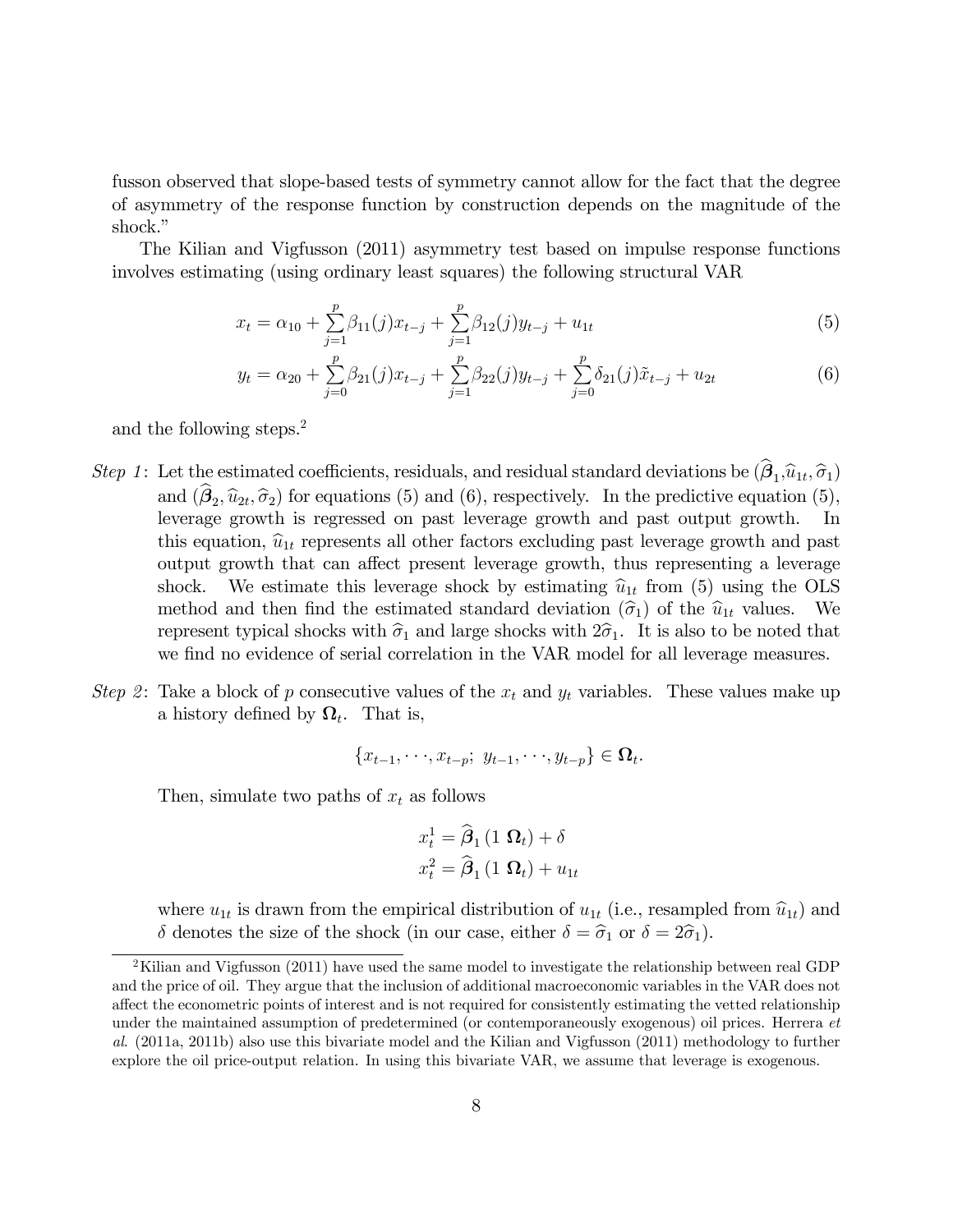Step 3: Using the updated information set, simulate two paths of  $y_t$  as follows

$$
y_t^1 = \hat{\beta}_2 (1, x_t^1, x_{t-1}, \dots, x_{t-p}; y_{t-1}, \dots, y_{t-p}; \tilde{x}_t^1, \tilde{x}_{t-1}, \dots, \tilde{x}_{t-p}) + u_{2t}
$$
  

$$
y_t^2 = \hat{\beta}_2 (1, x_t^2, x_{t-1}, \dots, x_{t-p}; y_{t-1}, \dots, y_{t-p}; \tilde{x}_t^2, \tilde{x}_{t-1}, \dots, \tilde{x}_{t-p}) + u_{2t}
$$

where

$$
\tilde{x}_t^1 = \max\left[0, \ln x_t^1 - \max\left\{\ln x_{t-1}, \ln x_{t-2}, \dots, \ln x_{t-12}\right\}\right]
$$
  

$$
\tilde{x}_t^2 = \max\left[0, \ln x_t^2 - \max\left\{\ln x_{t-1}, \ln x_{t-2}, \dots, \ln x_{t-12}\right\}\right]
$$

and the values of  $u_{2t}$  are drawn from the empirical distribution of  $u_{2t}$  (i.e., resampled from  $\widehat{u}_{2t}$ ).

Step 4: Next, create a new history

$$
\{x_t, x_{t-1}, \dots, x_{t-p+1}; y_t, y_{t-1}, \dots, y_{t-p+1}\} \in \Omega_{t+1}.
$$

and simulate two future paths of  $x_{t+1}$ , such that

$$
x_{t+1}^1 = \hat{\beta}_1 (1, \Omega_{t+1}^1) + u_{1,t+1}
$$
  
=  $\hat{\beta}_1 (1, x_t^1, x_{t-1}, \dots, x_{t-p+1}, y_t^1, y_{t-1}, \dots, y_{t-p+1}) + u_{1,t+1}$   

$$
x_{t+1}^2 = \hat{\beta}_1 (1, \Omega_{t+1}^2) + u_{1,t+1}
$$
  
=  $\hat{\beta}_1 (1, x_t^2, x_{t-1}, \dots, x_{t-p+1}, y_t^2, y_{t-1}, \dots, y_{t-p+1}) + u_{1,t+1}$ 

Again, given  $x_{t+1}^1$  and  $x_{t+1}^2$ , simulate two future paths of  $y_{t+1}$  according to Step 3 and get  $y_{t+1}^1$  and  $y_{t+1}^2$ .

- Step 5: Repeat Step 4 and find future paths of  $x_{t+h}$  and  $y_{t+h}$  for horizons  $h = 0, 1, \dots, H$ . It should be mentioned that the values of all subsequent shocks  $u_{1,t+h}$  and  $u_{2,t+h}$  are drawn from their respective marginal distributions. As we assume that errors are uncorrelated, the draws are independent in practice for all  $h = 0, 1, \dots, H$ . In our computation, we set  $H = 7$ .
- Step 6: After repeating Steps 2-5 R times, the conditional impulse response function is generated as

$$
I_y(h, \delta, \Omega_t) \xrightarrow{p} \frac{1}{R} \sum_{r=1}^R y_{(t+h),r}^1 - \frac{1}{R} \sum_{r=1}^R y_{(t+h),r}^2.
$$

The above condition is valid if  $R \to \infty$ . We set  $R = 10,000$  and generate the conditional impulse response function as

$$
I_y(h, \delta, \Omega_t) = \frac{1}{R} \sum_{r=1}^R y_{(t+h),r}^1 - \frac{1}{R} \sum_{r=1}^R y_{(t+h),r}^2.
$$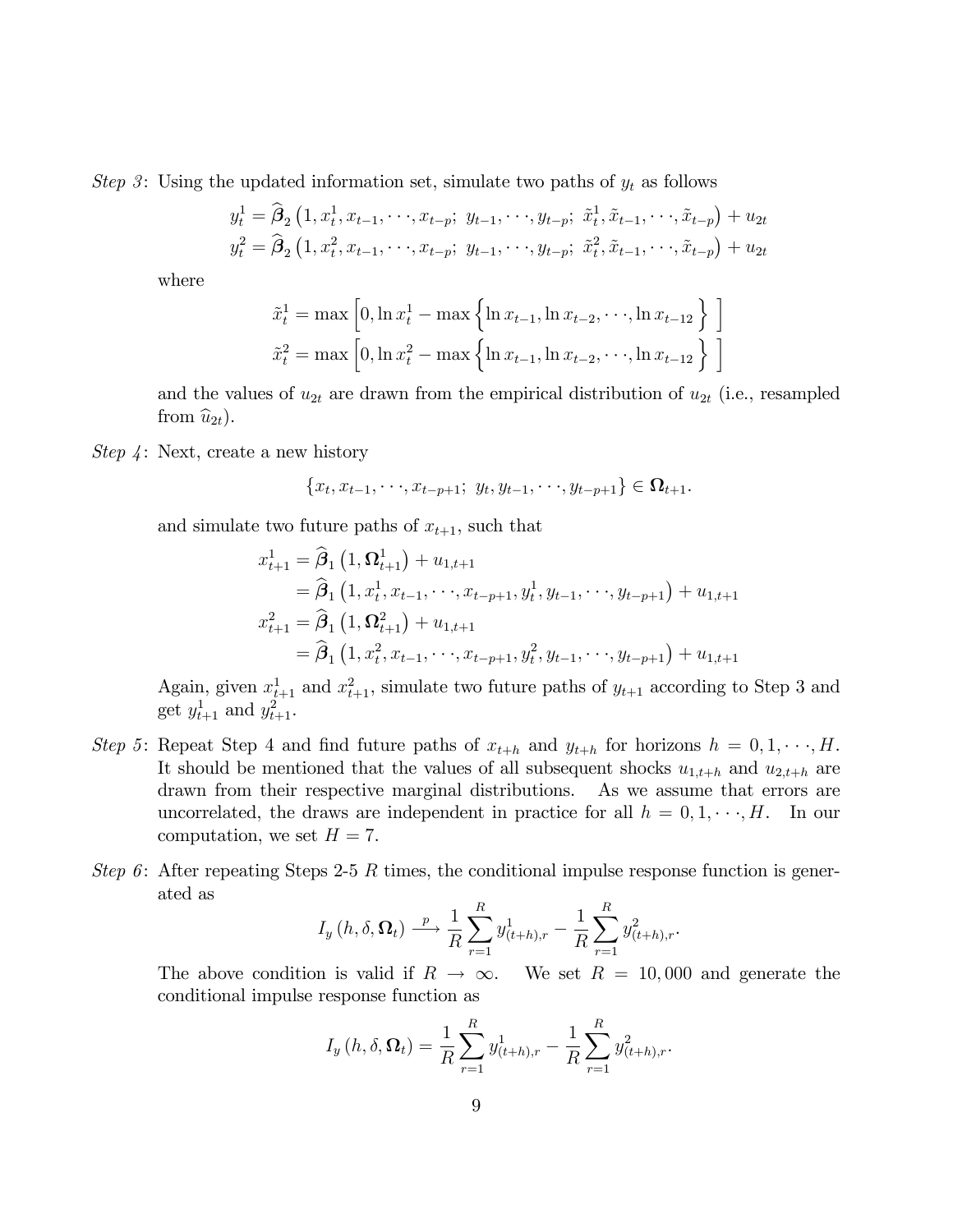The unconditional impulse response function is generated by repeating the whole process for all possible histories  $\Omega_t$   $(t = 1, \dots, T)$ , and taking the mean over all the histories, as follows

$$
I_y(h,\delta) = \frac{1}{T}\sum_{t=1}^T I_y(h,\delta,\Omega_t).
$$

In our computations, we set  $T = 50$  (that is, 50 histories). The shock  $\delta$  of the independent variable  $x_t$  (the growth rate of leverage) can be either one or two standard deviations. Similarly, we can generate  $-I_y(h, -\delta)$ , where the shock is negative.

Step 7: The Wald test statistic of the null hypothesis of symmetric impulse responses of  $y_t$  to positive and negative leverage growth rate shocks of the same size

$$
H_0: I_y(h, \delta) = -I_y(h, -\delta)
$$

for  $h = 0, 1, \dots, H$ , is computed as

$$
W = \left(\mathbf{R}\widehat{\boldsymbol{\vartheta}}\right)' \left(\mathbf{R}\widehat{\boldsymbol{\Phi}}\mathbf{R}'\right)^{-1} \left(\mathbf{R}\widehat{\boldsymbol{\vartheta}}\right) \sim \chi^2_{H+1}
$$

where

$$
\widehat{\boldsymbol{\vartheta}}_{2(H+1)\times 1} = \begin{bmatrix} I_y(0,\delta) \\ \vdots \\ I_y(H,\delta) \\ I_y(0,-\delta) \\ \vdots \\ I_y(H,-\delta) \end{bmatrix}, \, \mathbf{R}_{(H+1)\times 2(H+1)} = \begin{bmatrix} 1 & \dots & 0 & 1 & \dots & 0 \\ \vdots & \ddots & \vdots & \vdots & \ddots & \vdots \\ 0 & \dots & 1 & 0 & \dots & 1 \end{bmatrix},
$$

and

$$
\widehat{\boldsymbol{\Phi}}_{2(H+1)\times 2(H+1)}=E\left[\left(\widehat{\boldsymbol{\vartheta}}-\boldsymbol{\vartheta}\right)\left(\widehat{\boldsymbol{\vartheta}}-\boldsymbol{\vartheta}\right)'\right].
$$

Figures 1 to 5 show the empirical responses of the real GDP growth rate to one and two standard deviation positive and negative shocks to the growth rate of leverage for each of the five sectors: households, nonfinancial firms, commercial banks, brokers-dealers, and shadow banks, respectively. In particular, these figures plot the response of the real GDP growth rate to a positive shock,  $I_y(h, \delta)$ , and the negative of the response to a negative shock,  $-I_y(h, -\delta)$ . In Table 2, we also report p-values of the null hypothesis of symmetric impulse responses of the real GDP growth rate to positive and negative leverage growth rate shocks,  $H_0: I_y(h, \delta) = -I_y(h, -\delta).$  In fact, since the test depends on the size of the shock, we report results for both small or typical shocks (one standard deviation shocks,  $\delta = \hat{\sigma}$ ) and large shocks (two standard deviation shocks,  $\delta = 2\hat{\sigma}$ ).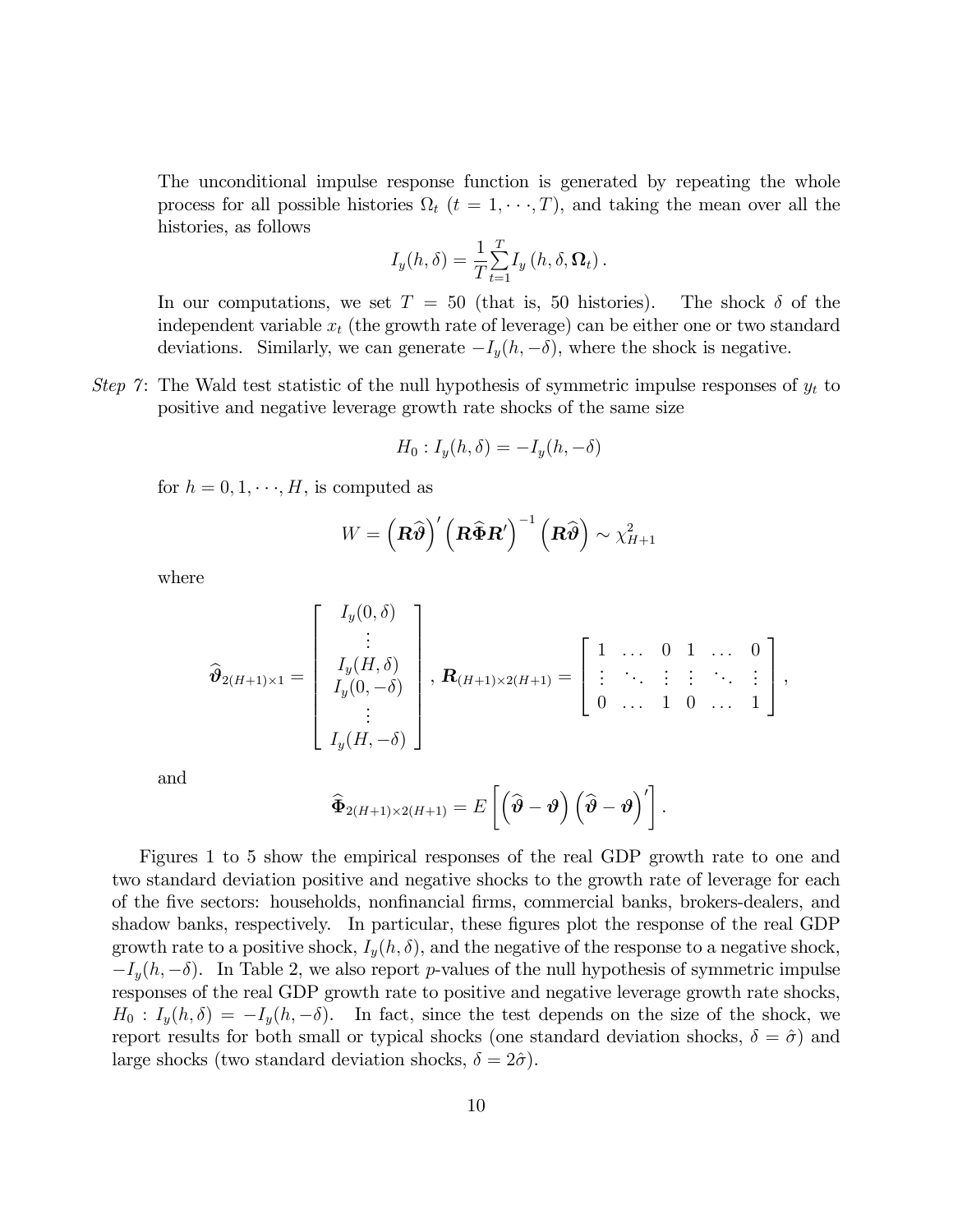As can be seen in Table 2, in the case of household leverage, for small shocks the response of the real GDP growth rate is symmetric up to an horizon of three quarters, but then becomes asymmetric at the 5% significance level. For large shocks, the response of real GDP is asymmetric at all horizons. Thus, according to this test based on impulse responses, in general we conclude that the relation between real GDP and household leverage is nonlinear and asymmetric. We also reject the null hypothesis of symmetric impulse responses in the case of nonfinancial firms. Moreover, the impulse response functions in Figures 1 and 2 indicate that positive (negative) household and nonfinancial firm leverage shocks lead to declines (increases) in real GDP for both typical and large shocks, consistent with the negative relationships between changes in household and nonfinancial firm leverage and changes in their total assets documented in Adrian and Shin (2010). This is so because households and non-Önancial Örms are passive and do not adjust their balance sheets to changes in capital, so that leverage would fall when total assets rise and it would rise when total assets fall. Thus, for households and nonfinancial firms leverage is not procyclical. Finally, as can be seen in Figure 1, negative typical and large household leverage growth rate shocks have stronger effects on the real GDP growth rate than positive ones, for all horizons. Moreover, Figure 2 shows that negative typical nonfinancial firm leverage growth rate shocks have stronger effects on the real GDP growth rate than positive ones, for all horizons.

For brokers-dealers and shadow banks, in general we reject (at conventional significance levels) the null hypothesis of symmetric impulse responses of the real GDP growth rate to both one and two standard deviation shocks to the leverage growth rate, suggesting that the relation between real GDP and each of broker-dealer leverage and shadow bank leverage is also nonlinear and asymmetric. In the case of brokers-dealers and shadow banks, the impulse response functions in Figures 4 and 5 confirm the procyclical nature of leverage. Moreover, as can be seen in Figures 4 and 5, negative shocks to the leverage growth rate have stronger effects on the real GDP growth rate than positive ones. Finally, in the case of commercial banks there is no evidence against the null hypothesis of symmetry at all horizons, for both one and two standard deviation leverage growth rate shocks  $\sim$  see the  $p$ -values in Table 2. Also, the impulse response functions in Figure 3 confirm the procyclical nature of commercial bank leverage; they indicate that positive leverage shocks (both typical and large) lead to an increase in real GDP while negative leverage shocks lead to a decline in real GDP. This is consistent with the fact that commercial banks manage their balance sheets actively and target a fixed leverage ratio.

The effects of leverage growth on the level of economic activity depend on the composition of the balance sheet of Önancial institutions. Commercial banks are depository institutions and are important in ensuring that the financial system and the economy run smoothly and efficiently. They collect funds from depositors and other creditors to fund loans to households, businesses, or governments as borrowers. Once a loan contract is established, commercial banks are locked into it and cannot change the amount of the loan previously committed. Thus, their activities are stable and less volatile compared to those of broker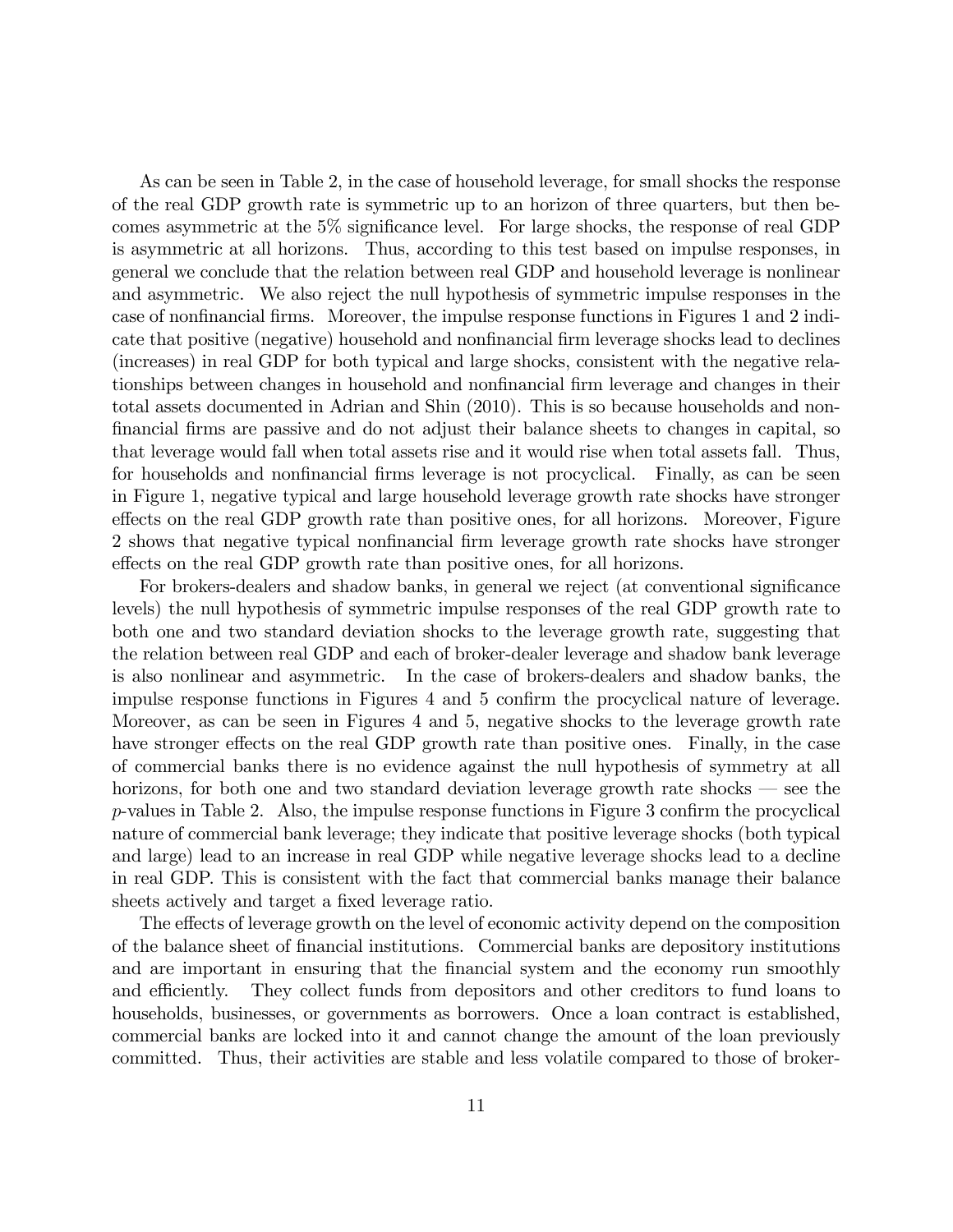dealers and shadow banks. They do not deleverage massively during bad times and thus their leverage has a symmetric effect on the level of economic activity. On the other hand, brokerdealers and shadow banks mostly raise funds in the money market and, unlike commercial banks, their risk asset portfolio is mainly made up of credit market instruments. Moreover, the balance sheets of broker-dealers and shadow banks are almost fully marked to market and hold more information regarding underlying financial conditions than traditional bank balance sheets. In good times, broker-dealers and shadow banks slowly increase leverage, but in bad times they deleverage massively, choking off the lending channel in the economy. Thus, their leverage has an asymmetric effect on the level of economic activity.

The asymmetric relationship between leverage and the level of economic activity can also be interpreted by the leverage-asset-output relation mentioned earlier. In particular, security broker-dealers and shadow banks increase their activities during normal times by leveraging up. This creates an increase in the demand for assets and pushes up their prices, which boosts up real economic activity by increasing consumption and investment. On the other hand, these financial intermediaries reduce their activities during anxious or crisis times by deleveraging. Fostel and Geanakoplos (2012) argue that asset prices decline during bad times, because of the so called 'scary bad news' that raise tail volatility, decrease expectations, and hence reduce leverage. In fact, as Fostel and Geanakoplos  $(2012, p. 502)$  put it, "prices also decline because the optimists, who leverage up in the ebullient phase of the cycle, go disproportionately bankrupt when bad news comes and prices start to fall."

Our results are similar to those reported by Greenlaw et al. (2008) using methods different than ours. In particular, they use quarterly data from  $1983Q1-2007Q4$  and perform instrumental variables estimation of the relationship between credit extended by financial intermediaries and GDP. They use domestic non-financial debt (DNFD) as a proxy for credit extended by financial intermediaries and regress the quarterly log difference of GDP (times 400 to convert to an annualized rate) to three of its own lags and the lagged four-quarter (log) change of DNFD (multiplied by 100). They find that a 1 percentage point decline in DNFD growth would predict a decline of 0.34 percentage points of GDP growth in the short run and 0.47 percentage points in the long run. We use a longer sample (from  $1951Q4-2012Q4$ ), a structural VAR, and the methodology recently introduced by Kilian and Vigfusson (2011). That is, we test for nonlinearities and asymmetries in the relationship between leverage and real GDP using a test of symmetric impulse responses to positive and negative leverage shocks (of different sizes), based on impulse response functions. We find that the relationship between leverage and GDP growth is nonlinear and asymmetric and that negative leverage growth rate shocks have stronger effects on real GDP as compared to positive shocks. Our results are consistent with the evidence reported by Greenlaw et al. (2008) that deleveraging adversely impacts real GDP growth.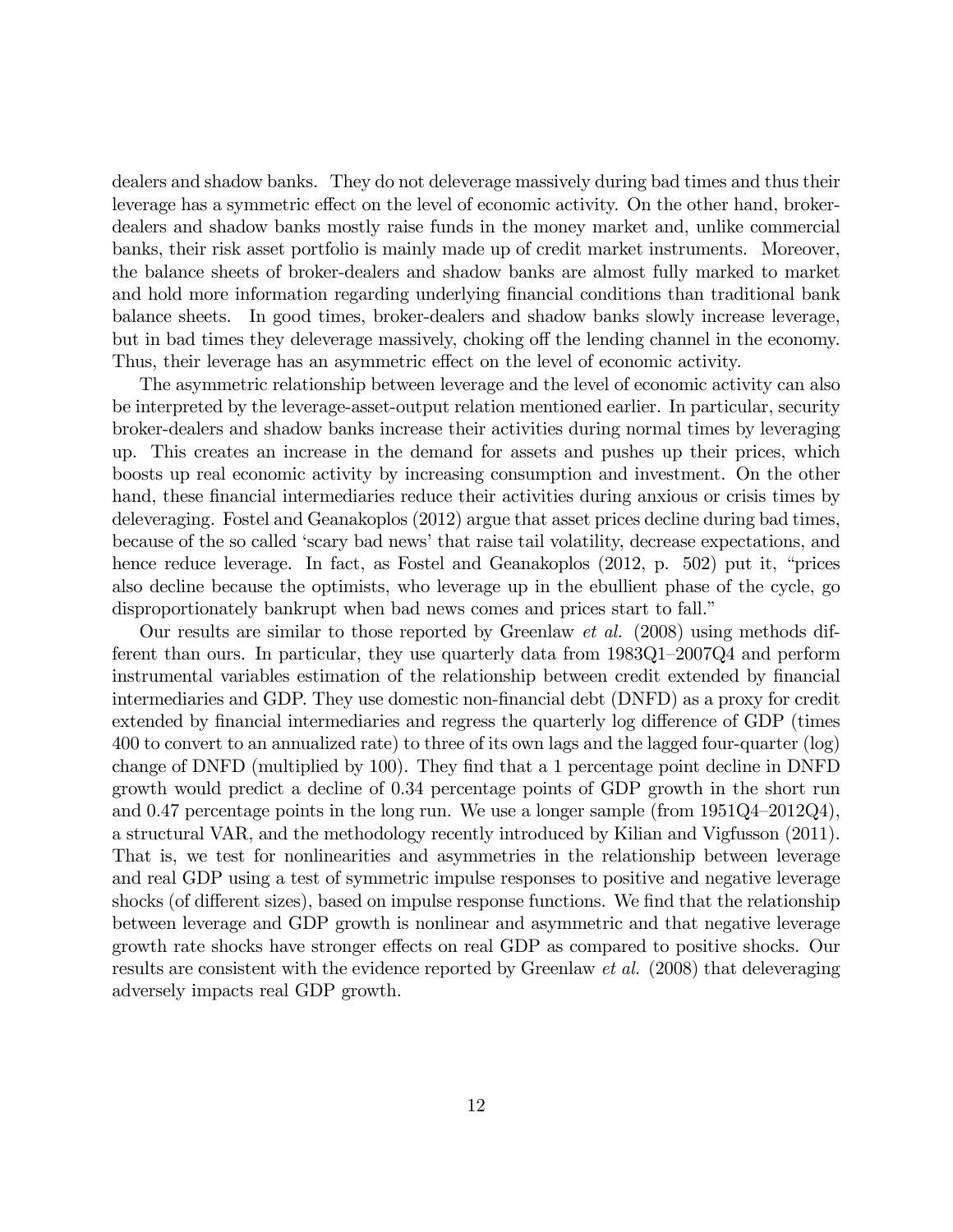### 4 Conclusion

In the new Keynesian approach to monetary policy, under the assumption of sticky prices, central banks use a short-term nominal interest rate as their operating instrument, but the effects of monetary policy on economic activity stem from how long-term real interest rates respond to the short-term nominal interest rate. However, the recent collapse of stable relationships in financial markets and the decoupling of long-term interest rates from shortterm interest rates has significant implications for monetary policy. Moreover, as the federal funds rate has reached the zero lower bound, the Federal Reserve has lost its usual ability to signal policy changes via changes in the federal funds rate. For these reasons, in the aftermath of the global Önancial crisis and the Great Recession, the Fed and many central banks around the world have departed from the traditional interest-rate targeting approach to monetary policy and are now focusing on their balance sheet instead, using quantitative measures of monetary policy, such as quantitative easing. However, the use of quantitative easing increases the uncertainty surrounding the path of collateral rates and money growth and raises the issue of whether there is a role for leverage and money in today's approach to monetary policy.

In this paper we investigated the relationship between leverage and the level of economic activity, using quarterly U.S. data over the 1951 to 2012 period. We addressed the question for five different measures of leverage — household leverage, nonfinancial firm leverage, commercial bank leverage, broker-dealer leverage, and shadow bank leverage. We have established that in general the relationship between leverage and the level of economic activity is nonlinear and asymmetric and that negative leverage growth rate shocks have stronger effects on real GDP than positive ones. Based on this evidence, and given the procyclical nature of commercial banks, broker-dealers and shadow banks leverage, we conclude that the deleveraging process that began in the United States at the end of 2008 will be long and painful for the economy. As financial intermediaries reduce their leverage to sustainable levels over several years, economic growth will be negatively affected. In fact, as Mendoza (2010) argues, leverage rises during the boom periods and when it rises enough it triggers the collateral constraint. This constraint causes a Fisherian deflation, which reduces the price and quantity of collateral assets. Thus real GDP and factor allocations fall because access to working capital financing becomes extremely limited.

Clearly, there is a need for macroprudential policies to manage the leverage cycle and reduce the procyclicality of the financial system. As the Bank for International Settlements put it in its 2009 annual report, "a procyclical financial system refers to the notion that its dynamics and the dynamics of the real economy reinforce each other, increasing the amplitude of booms and busts and undermining stability of both the financial sector and the real economy." In the case of leverage cycles, for example, lending increases substantially during economic expansions and decreases substantially during contractions. That is, during an economic expansion, a boom in issuing credit drives up asset prices, which in turn fuels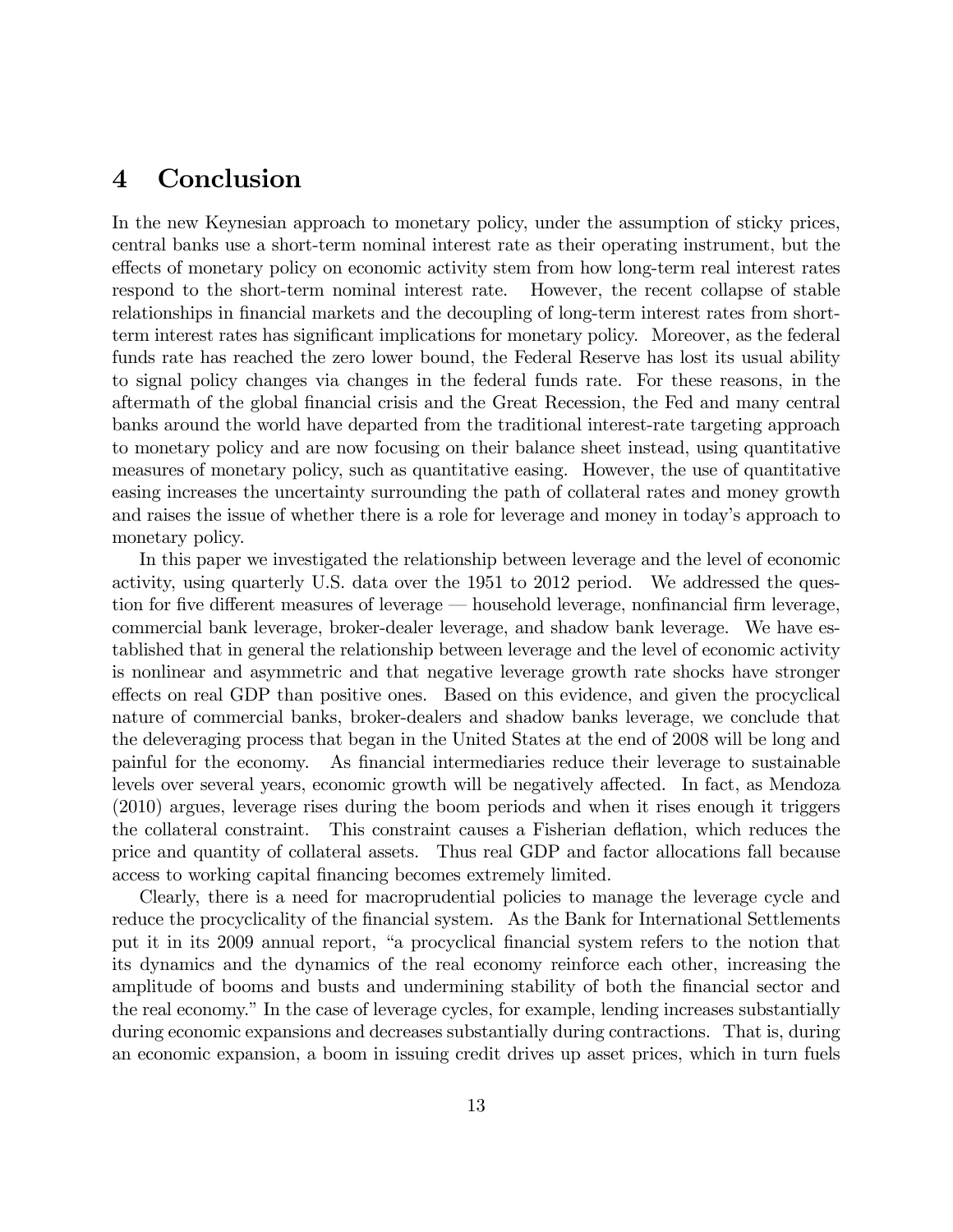the credit boom (either because it increases asset prices and the value of collateral, making it easier to borrow, or because it increases bank capital, giving banks more capacity to lend with unchanging capital requirements), which drives asset prices even higher, and so on. That is, a credit boom can spill over into asset-price bubbles, because the easier credit can be used to purchase particular assets and thereby increase their prices above fundamental values. How the procyclical nature of the Önancial system leads to such bubbles in asset prices is nicely explained in Adrian *et al.* (2010). They argue that in an expanding economy when asset prices go up, the upward adjustment of leverage entails purchases of more securities compared to the case of constant leverage. Moreover, if there is the possibility of feedback, the adjustment of leverage and price changes will reinforce each other in an amplification of the Önancial cycle. In this backdrop we argue that, if countercyclical capital requirements were initiated, this would require more capital held at financial institutions during booms, which would reduce lending and help to mitigate credit bubbles that can be damaging later on. Likewise, when the economy goes into a downturn, capital requirements could be lowered, which would encourage more lending and facilitate faster economic growth.

In addition to macroprudential policies designed to manage the leverage cycle, there is also a need to get away from the New Keynesian thinking and back toward a quantity theory approach to monetary policy based on properly measured monetary aggregates consistent with microeconomic aggregation theory and statistical index number theory. Although modern macroeconomics has largely solved a number of problems, including those associated with the Lucas critique, it has so far failed to address the problems of measurement associated with monetary aggregates  $-$  the "Barnett critique," to use the phrase coined by Belongia and Ireland (2014) among others. But as the federal funds rate has reached the zero lower bound and the Federal Reserve is in a liquidity trap, the issue is whether there is a useful role of monetary aggregates in monetary policy and business cycle analysis. In this regard, Serletis *et al.* (2013) and Serletis and Gogas (2014) argue that properly measured monetary aggregates, such as the new Center for Financial Stability Divisia monetary aggregates documented in detail by Barnett et al. (2013), can and should play an important role in monetary policy and business cycle analysis.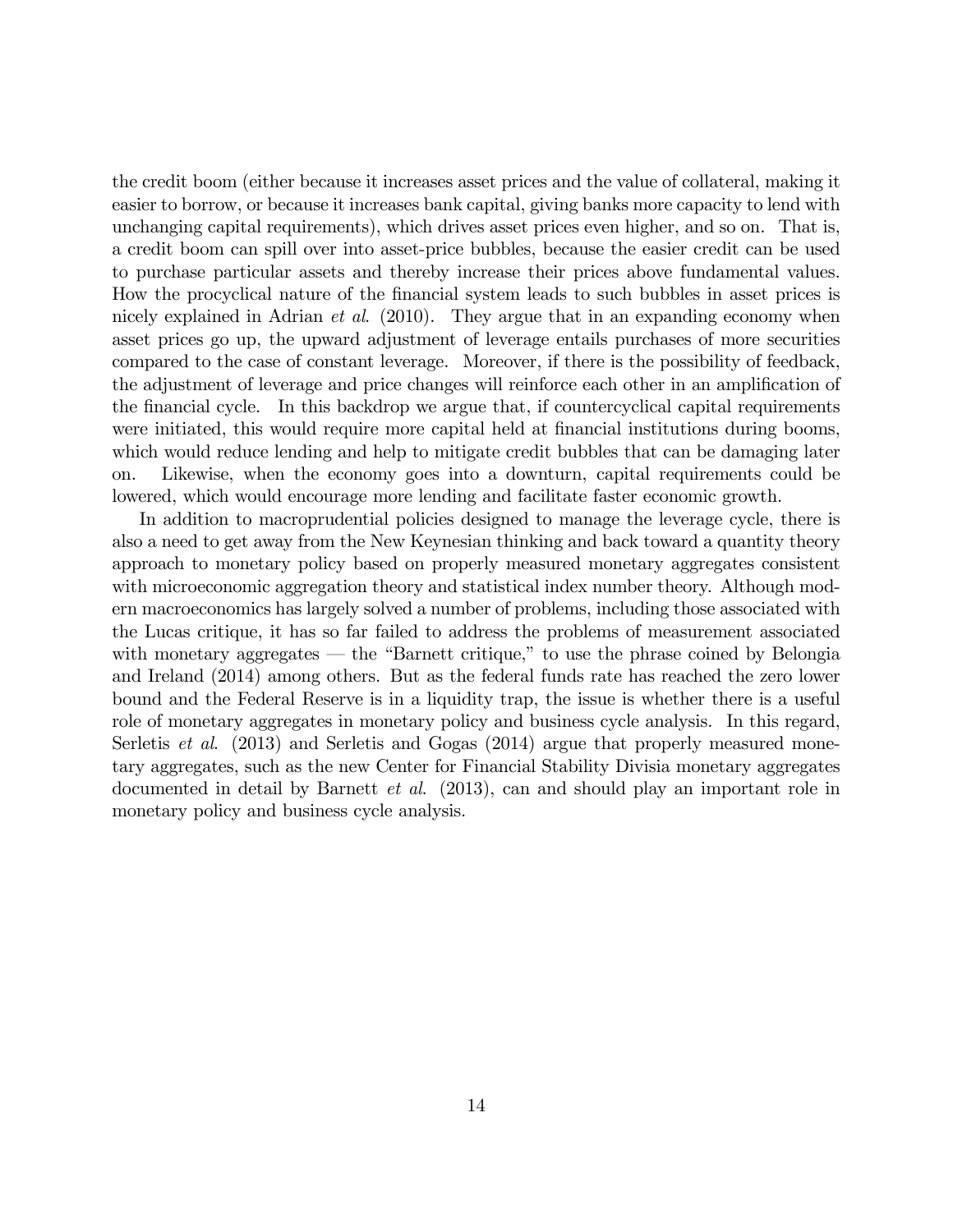### References

- [1] Adrian, T. and H.S. Shin. "Liquidity and Leverage." *Journal of Financial Intermedia*tion 19  $(2010)$ , 418–437.
- [2] Adrian, T. and H.S. Shin. "Financial Intermediaries and Monetary Economics." In B.M. Friedman and M. Woodford (Eds.), Monetary Economics Vol. 3A (2011), 601- 650. Amsterdam: North Holland.
- [3] Adrian, T. and H.S. Shin. "Procyclical Leverage and Value-at-Risk." Federal Reserve Bank of New York Staff Report 338 (2012).
- [4] Bank of International Settlements . Annual Report . BIS, Basel (2009).
- [5] Barnett, W.A. Getting it Wrong: How Faulty Monetary Statistics Undermine the Fed, the Financial System, and the Economy. Cambridge MA: The MIT Press (2012).
- [6] Barnett, W.A., J. Liu, R.S. Mattson, and J. van den Noort. "The New CFS Divisia Monetary Aggregates: Design, Construction, and Data Sources." Open Economies Review 24 (2013), 101-124.
- [7] Belongia, M.T. and P.N. Ireland. "The Barnett Critique After Three Decades: A New Keynesian Analysis." Journal of Econometrics (forthcoming, 2014).
- [8] Fostel, A. and J. Geanakoplos. "Why Does Bad News Increase Volatility and Decrease Leverage?" Journal of Economic Theory 147 (2012), 501–525.
- [9] Geanakoplos, J. "Solving the Present Crisis and Managing the Leverage Cycle." Federal Reserve Bank of New York Economic Policy Review August (2010a), 101-131.
- [10] Geanakoplos, J. "The Leverage Cycle." In D. Acemoglu, K. Rogoff, and M. Woodford (Eds.), NBER Macreoconomics Annual 24 (2010b), 1-65. Chicago: University of Chicago Press.
- [11] Greenlaw, D., J. Hatzius, A.K. Kashyap, and H.S. Shin. "Leveraged Losses: Lessons From the Mortgage Market Meltdown.î Proceedings of the U.S. Monetary Policy Forum (2008). Available at http://research.chicagobooth.edu/igm/docs/USMPF\_FINAL\_Print.pdf
- [12] Hamilton, J.D. "This is What Happened to the Oil Price-Macroeconomy Relationship." Journal of Monetary Economics 38 (1996), 215-220.
- [13] Hamilton, J.D. "What is an Oil Shock?" *Journal of Econometrics* 113 (2003), 363-398.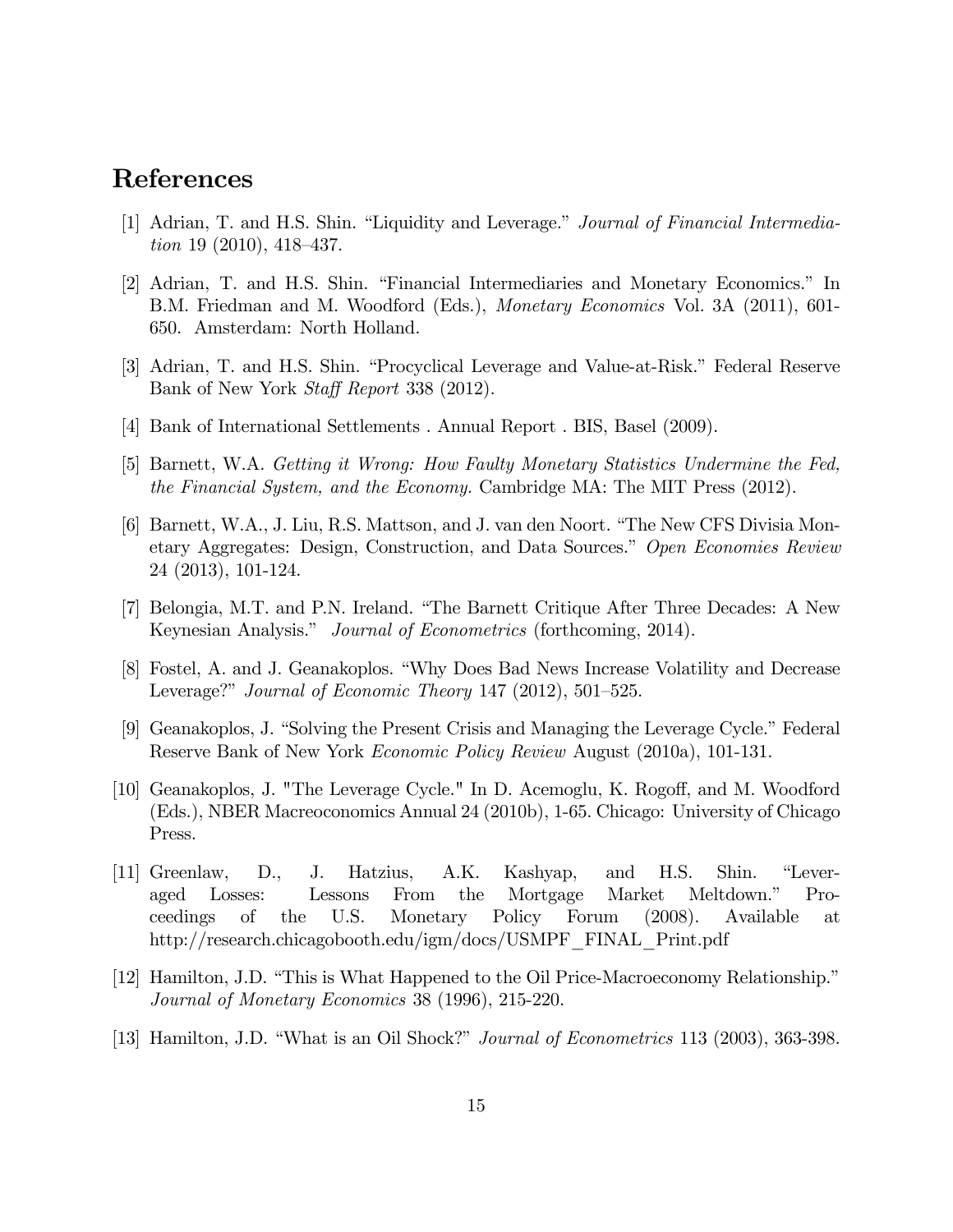- [14] Hamilton, J.D. "Nonlinearities and the Macroeconomic Effects of Oil Prices." Macroeconomic Dynamics 15 (Supplement 3) (2011), 364-378.
- [15] Herrera, A.M., L.G. Lagalo, and T.Wada. "Oil Price Shocks and Industrial Production: Is The Relationship Linear?î Macroeconomic Dynamics, 15 (Supplement 3) (2011a), 472–497.
- [16] Herrera, A.M., L.G. Lagalo, and T.Wada. "Nonlinearities in the Oil Price-Industrial Production Relationship: Evidence from 18 OECD Countries." Mimeo, Wayne State University (2011b).
- [17] Kilian, L. and R.J. Vigfusson. "Are the Responses of the U.S. Economy Asymmetric in Energy Price Increases and Decreases?" Quantitative Economics 2 (2011), 419-453.
- [18] Mendoza, E.G. "Sudden Stops, Financial Crises, and Leverage." American Economic  $Review 100 (2010), 1941–1966.$
- [19] Mishkin, F.S. "Monetary Policy Strategy: Lessons from the Crisis." In Marek Jarocinski, Frank Smets, and Christian Thimann (Eds.), Monetary Policy Revisited: Lessons from the Crisis. Sixth ECB Central Banking Conference. European Central Bank: Frankfurt (2011), pp. 67-118.
- [20] Serletis, A. and J. Elder. "Introduction to *Macroeconomic Dynamics* Special Issue on Oil Price Shocks." Macroeconomic Dynamics 15 (Supplement 3) (2011), 327-336.
- [21] Serletis, A. and P. Gogas. "Divisia Monetary Aggregates, the Great Ratios, and Classical Money Demand Functions." Journal of Money, Credit and Banking 46 (2014), 229-241.
- [22] Serletis, A., K. Istiak, and P. Gogas. "Interest Rates, Leverage, and Money." Open Economies Review 24 (2013), 51-78.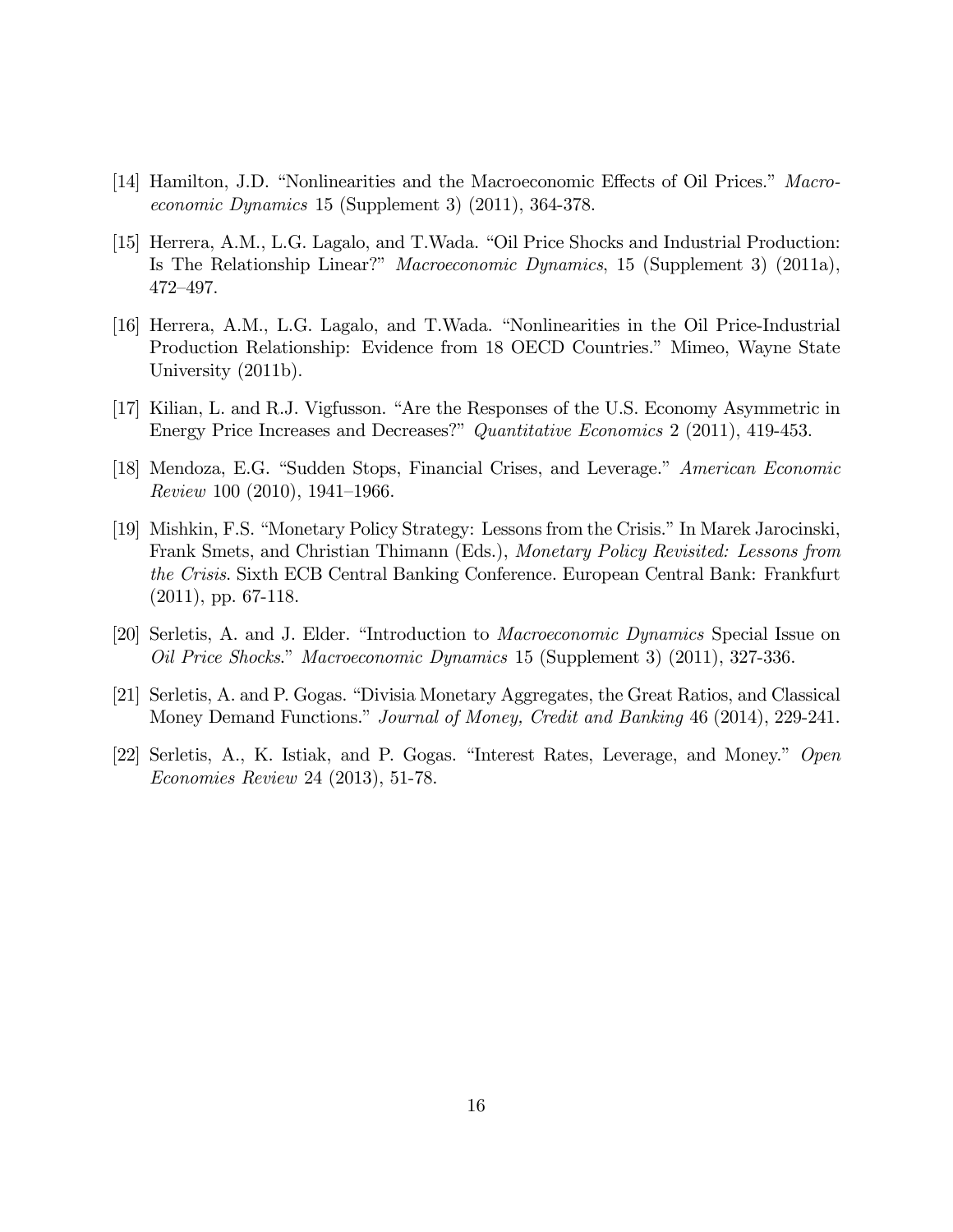| Leverage series                       | Lag length     | <i>p</i> -value | $H_0$ : No serial correlation |  |  |  |  |  |  |  |  |  |
|---------------------------------------|----------------|-----------------|-------------------------------|--|--|--|--|--|--|--|--|--|
| A. Based on equation (3)              |                |                 |                               |  |  |  |  |  |  |  |  |  |
| Households                            | $\overline{2}$ | .0800           | .6662                         |  |  |  |  |  |  |  |  |  |
| Nonfinancial firms                    | $\overline{2}$ | .5422           | .3500                         |  |  |  |  |  |  |  |  |  |
| Commercial banks                      | $\overline{2}$ | .6945           | .2763                         |  |  |  |  |  |  |  |  |  |
| Brokers-dealers                       | $\overline{2}$ | .1437           | .9228                         |  |  |  |  |  |  |  |  |  |
| Shadow banks                          | $\overline{2}$ | .0774           | .3248                         |  |  |  |  |  |  |  |  |  |
| B. Based on the modified equation (4) |                |                 |                               |  |  |  |  |  |  |  |  |  |
| Households                            | $\overline{2}$ | .0245           | .3710                         |  |  |  |  |  |  |  |  |  |
| Nonfinancial firms                    | $\overline{2}$ | .3370           | .3882                         |  |  |  |  |  |  |  |  |  |
| Commercial banks                      | $\overline{2}$ | .7748           | .5195                         |  |  |  |  |  |  |  |  |  |
| Brokers-dealers                       | $\overline{2}$ | .1988           | .9751                         |  |  |  |  |  |  |  |  |  |
| Shadow banks                          | $\overline{2}$ | .1198           | .4269                         |  |  |  |  |  |  |  |  |  |

### Table 1. Slope Based Tests of the Null Hypothesis of Linearity and Symmetry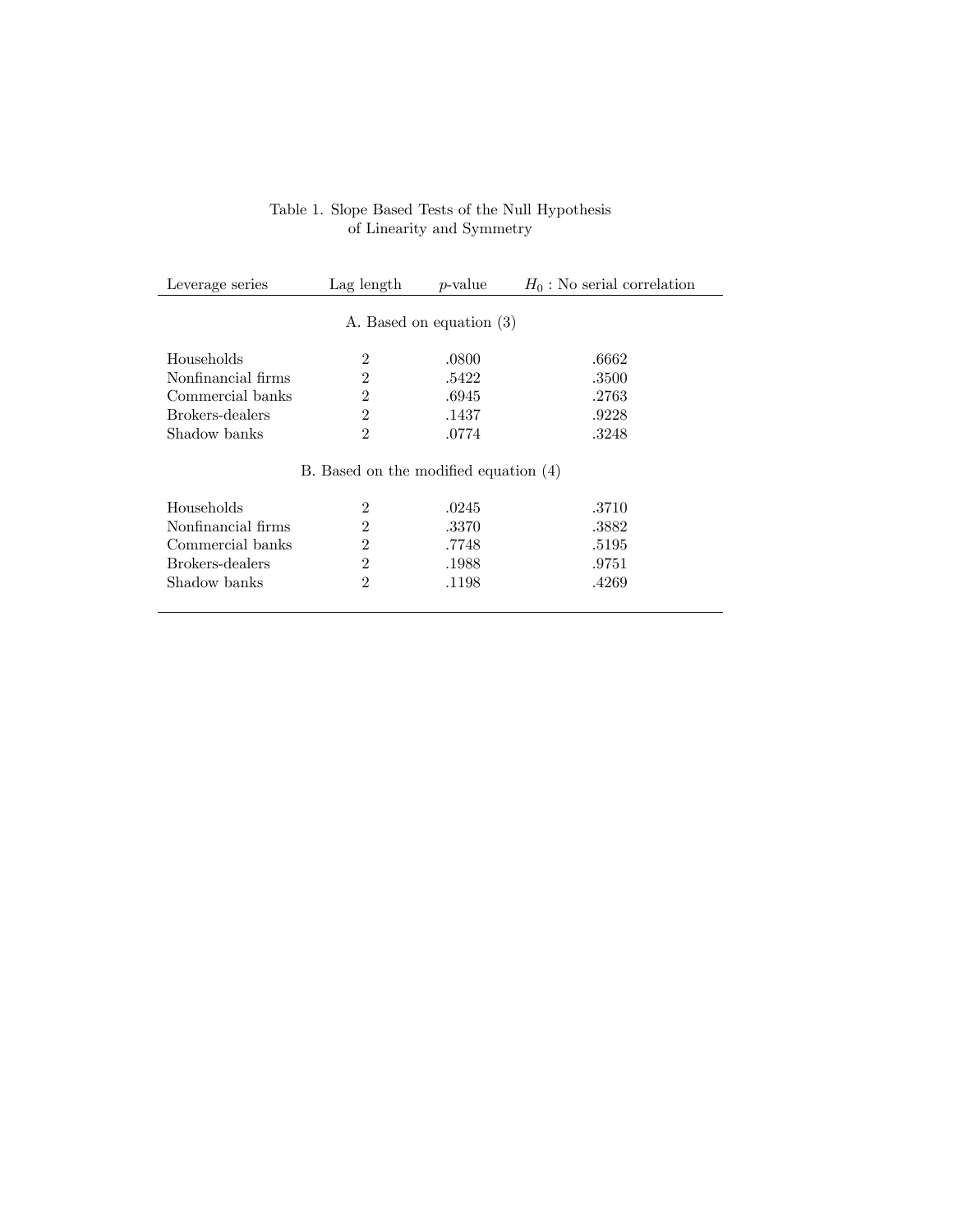|                  | Households              |                              | Nonfinancial<br>firms   |                          |                         | Commercial<br>banks      |                         | Brokers-<br>dealers      |                         | Shadow banks             |  |
|------------------|-------------------------|------------------------------|-------------------------|--------------------------|-------------------------|--------------------------|-------------------------|--------------------------|-------------------------|--------------------------|--|
| $\boldsymbol{h}$ | $\delta = \hat{\sigma}$ | $\delta = 2\widehat{\sigma}$ | $\delta = \hat{\sigma}$ | $\delta = 2\hat{\sigma}$ | $\delta = \hat{\sigma}$ | $\delta = 2\hat{\sigma}$ | $\delta = \hat{\sigma}$ | $\delta = 2\hat{\sigma}$ | $\delta = \hat{\sigma}$ | $\delta = 2\hat{\sigma}$ |  |
|                  |                         |                              |                         |                          |                         |                          |                         |                          |                         |                          |  |
| $\Omega$         | 0.09                    | 0.78                         | 0.01                    | 0.01                     | 0.98                    | 0.63                     | 0.06                    | 0.08                     | 0.00                    | 0.00                     |  |
|                  | 0.06                    | 0.00                         | 0.01                    | 0.02                     | 0.52                    | 0.22                     | 0.02                    | 0.17                     | 0.00                    | 0.01                     |  |
| $\overline{2}$   | 0.10                    | 0.00                         | 0.03                    | 0.01                     | 0.78                    | 0.85                     | 0.04                    | 0.05                     | 0.00                    | 0.00                     |  |
| 3                | 0.03                    | 0.00                         | 0.06                    | 0.01                     | 0.99                    | 0.84                     | 0.00                    | 0.00                     | 0.00                    | 0.04                     |  |
| 4                | 0.05                    | 0.00                         | 0.10                    | 0.03                     | 0.91                    | 0.99                     | 0.03                    | 0.04                     | 0.00                    | 0.00                     |  |
| 5                | 0.03                    | 0.00                         | 0.01                    | 0.05                     | 0.91                    | 0.97                     | 0.04                    | 0.06                     | 0.01                    | 0.00                     |  |
| 6                | 0.03                    | 0.00                         | 0.02                    | 0.08                     | 0.99                    | 0.95                     | 0.02                    | 0.10                     | 0.03                    | 0.02                     |  |
| 7                | 0.01                    | 0.00                         | 0.04                    | 0.13                     | 0.99                    | 0.99                     | 0.04                    | 0.03                     | 0.04                    | 0.03                     |  |
|                  |                         |                              |                         |                          |                         |                          |                         |                          |                         |                          |  |

Table 2. *p*-values for  $H_0: I_y(h, \delta) = -I_y(h, -\delta), h = 0, 1, ..., 7$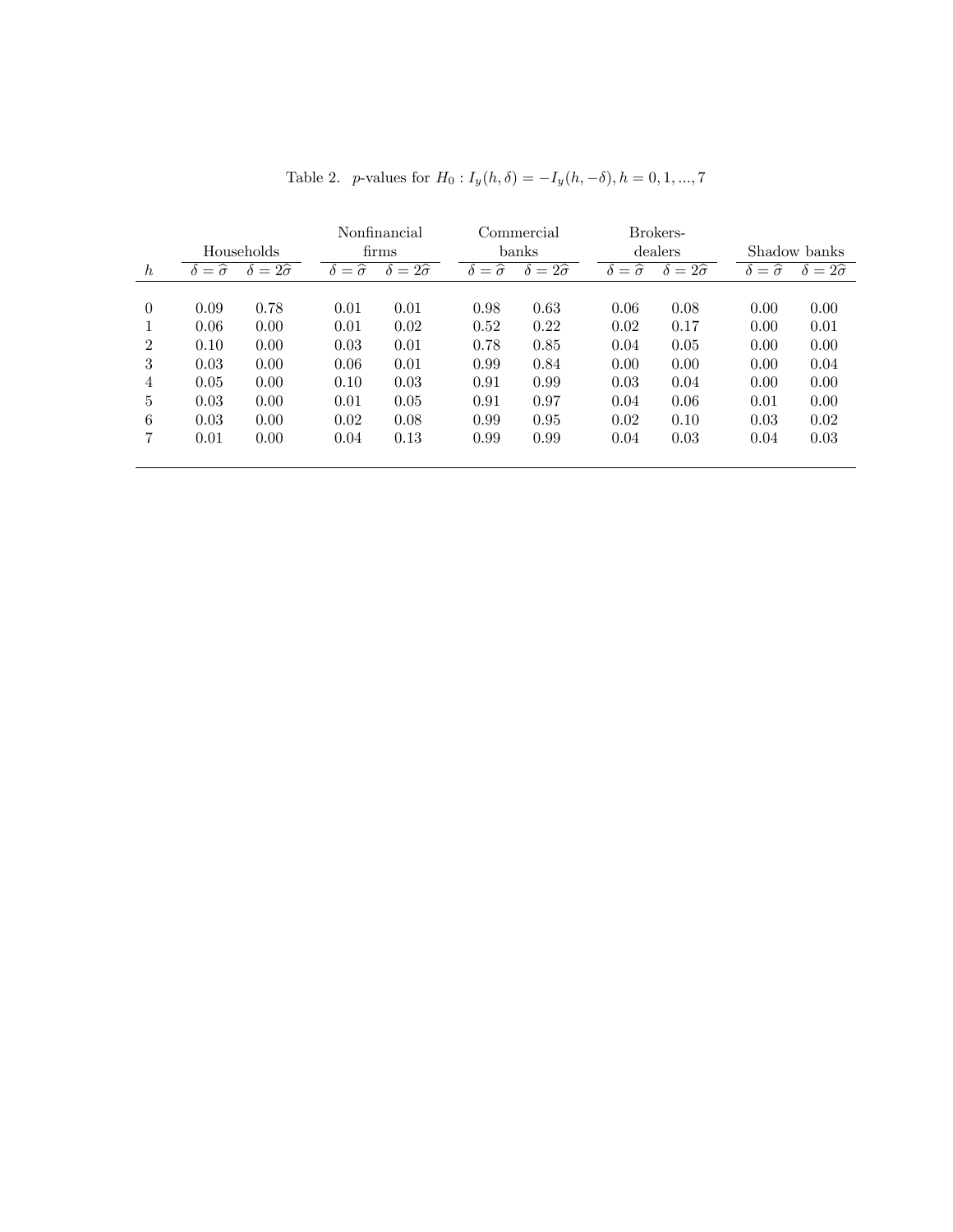# **Figure 1. Responses to One and Two Standard Deviation, Positive and Negative Shocks to Household Leverage**

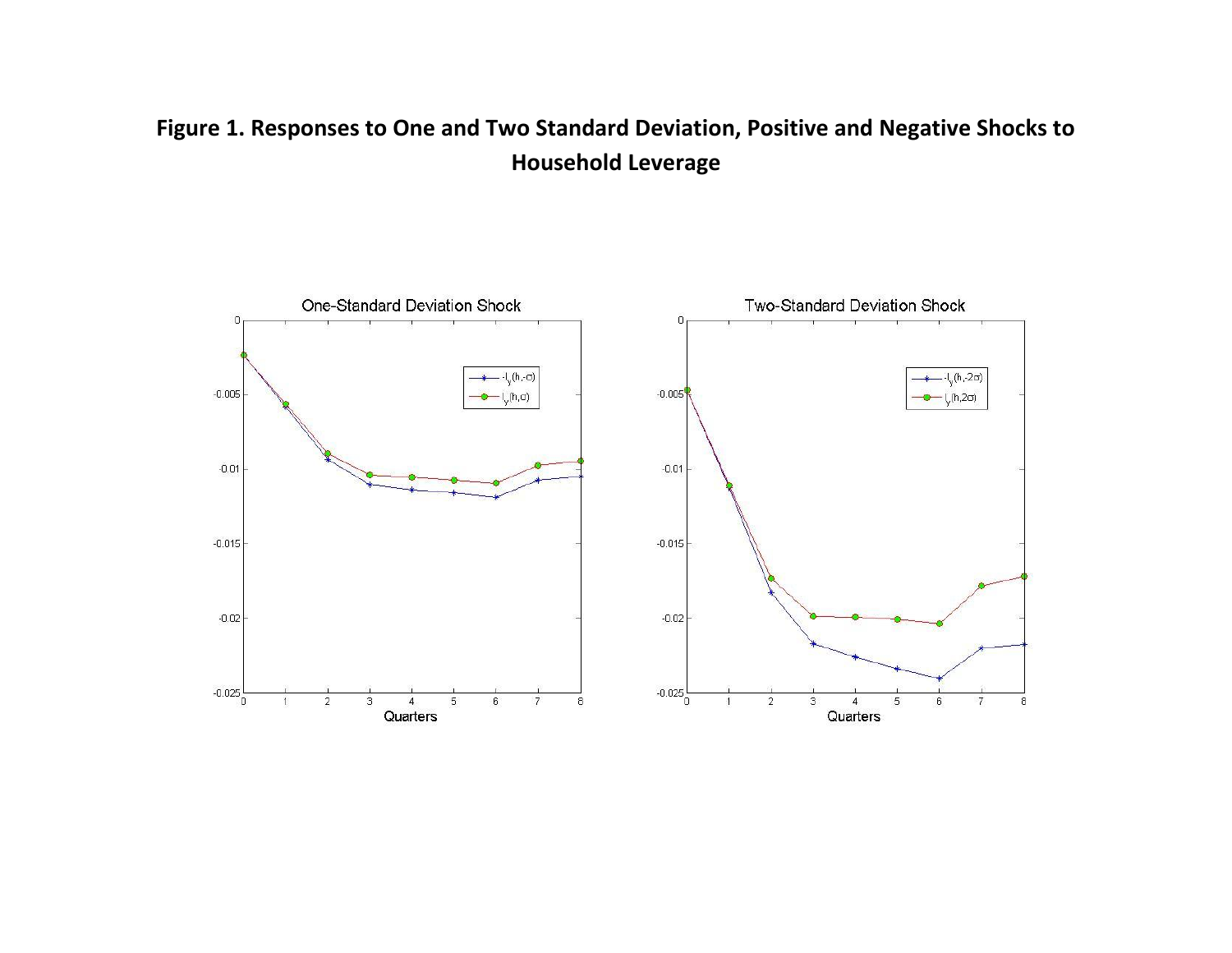# **Figure 2. Responses to One and Two Standard Deviation, Positive and Negative Shocks to Nonfinancial Firm Leverage**

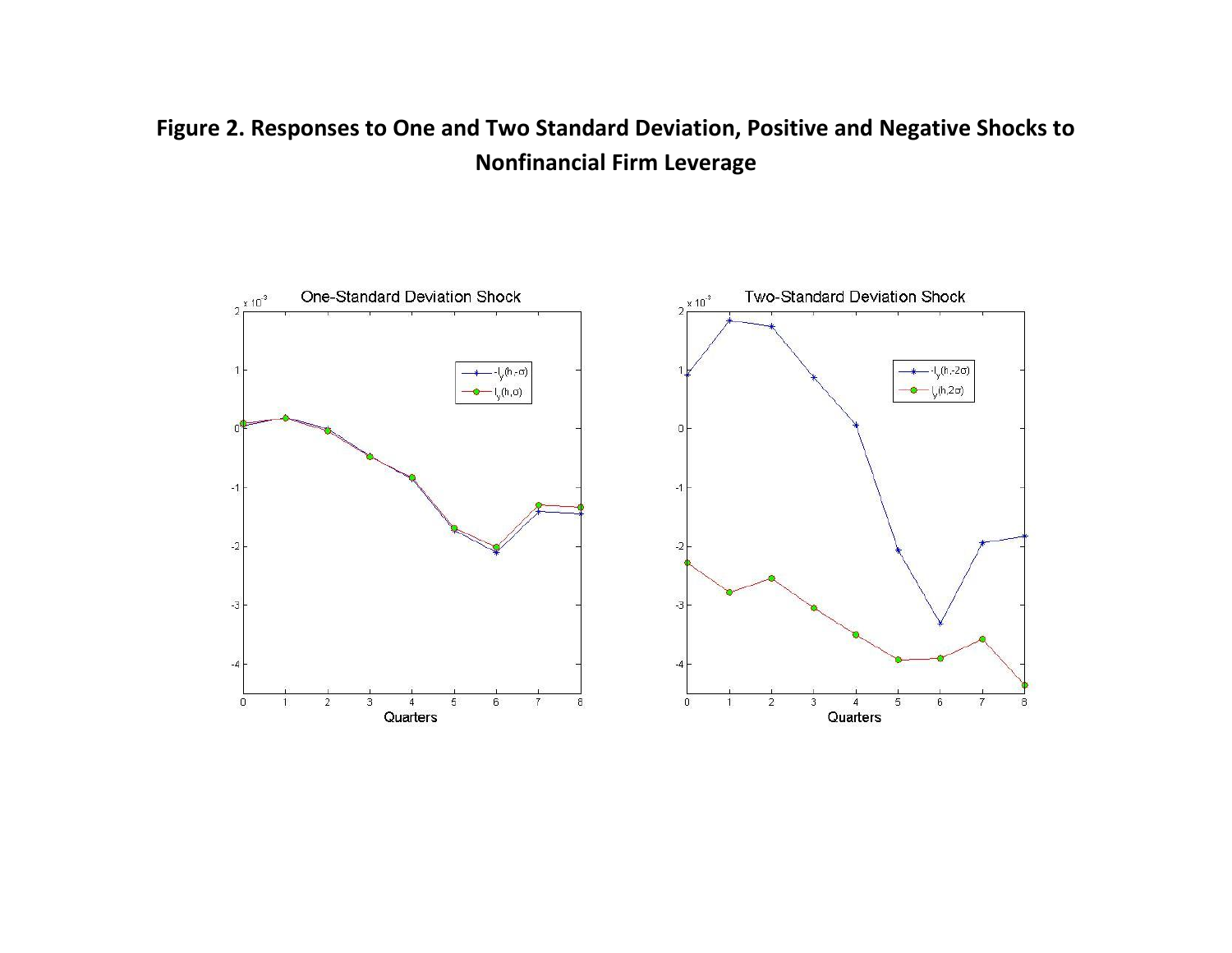# **Figure 3. Responses to One and Two Standard Deviation, Positive and Negative Shocks to Commercial Bank Leverage**

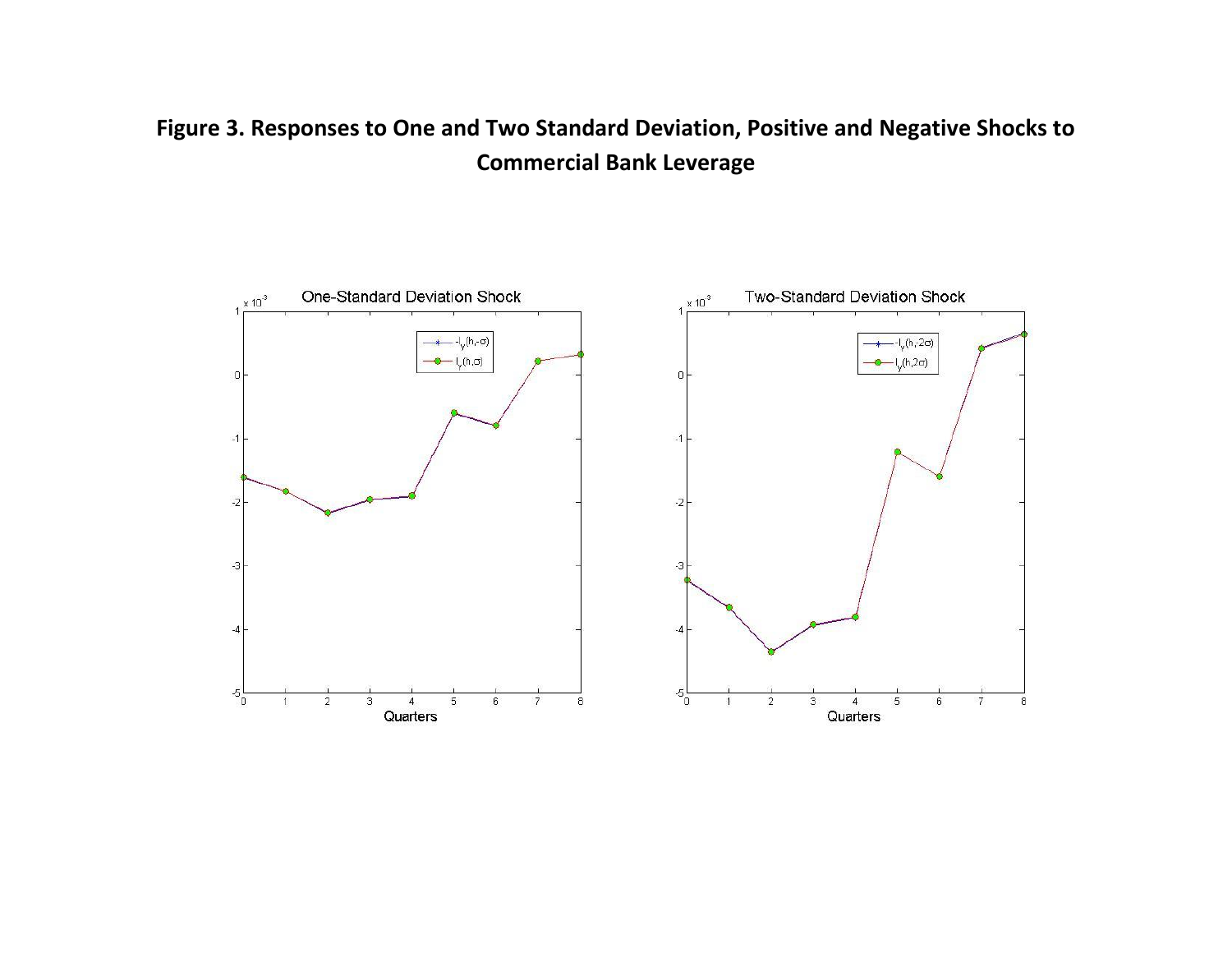# **Figure 4. Responses to One and Two Standard Deviation, Positive and Negative Shocks to Broker-Dealer Leverage**